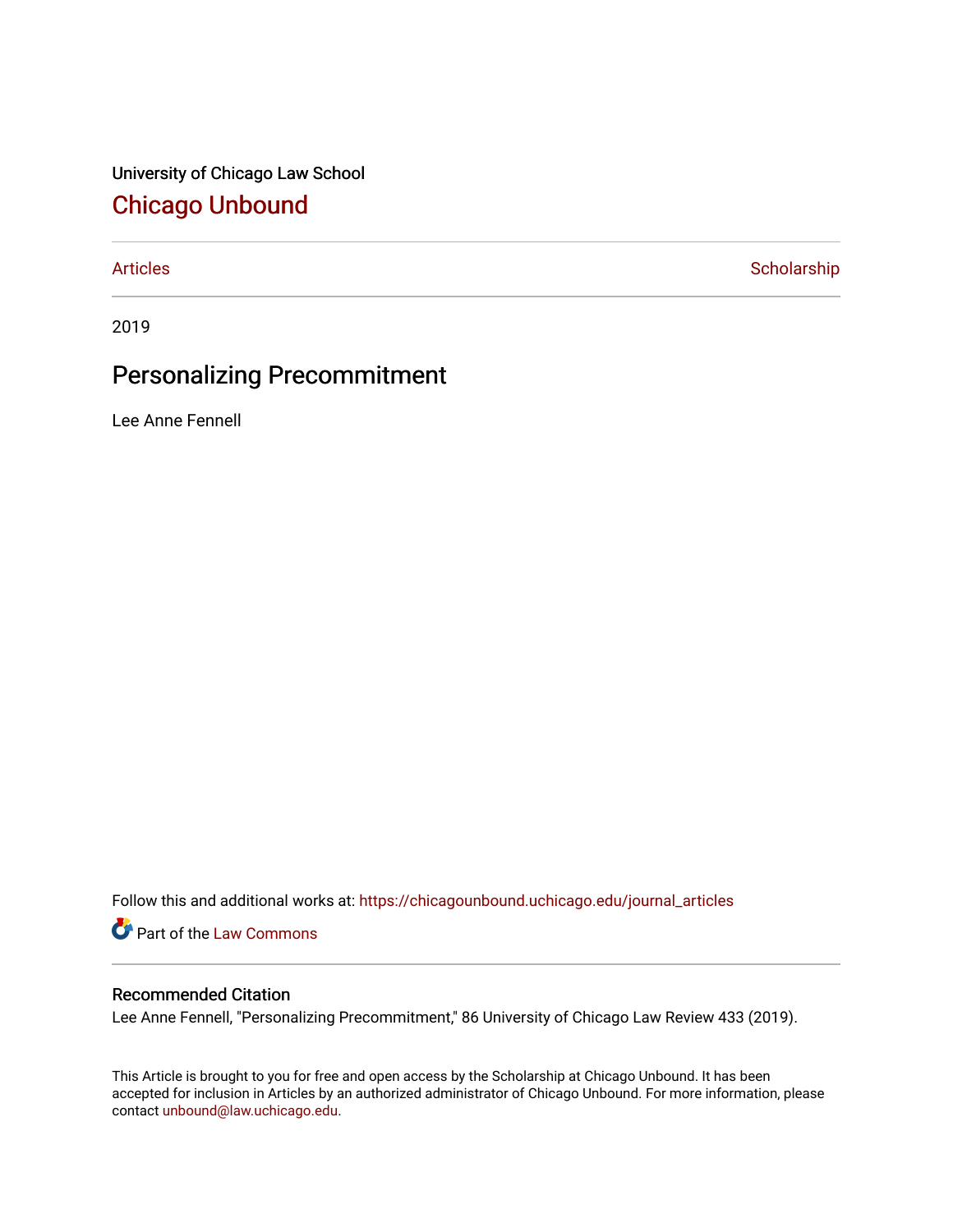## **Personalizing Precommitment**

*Lee Anne Fennell*†

*This Essay examines the potential for law to facilitate tailored precommitments to help people address self-control problems. This flavor of personalized law is unique in that it is voluntarily chosen and self-administered. There are practical and normative limits on the degree to which people can bind themselves in ways that they cannot later escape, but law can offer mechanisms that would help people design and implement flexible precommitments. Research suggests two potential lines for innovation. First, partitioning access to resources may constrain consumption in contexts from dieting to saving, even when the partitions can be unilaterally broken. Second, the chunkiness of the increments in which people make choices can have a powerful influence on behavior. In public finance and regulatory contexts, law could support choice design and menu personalization aimed at harnessing these effects, based on individualized data, to better serve people's own objectives.*

#### **INTRODUCTION**

Many people experience self-control problems in domains from saving money to losing weight. Just as externalities can cause private payoffs to diverge from social payoffs in interpersonal contexts, the intrapersonal version of externalities— "internalities"—can cause the payoffs for the present self to diverge from what is in an individual's overall, long-term best interest.1 Thus, the present self may be inclined to pay too little attention to how her decisions will affect her later selves. Compounding this tendency is what Professor Drazen Prelec has termed "scale mismatch," where the relevant benefit (or cost) of a decision is experienced only at an aggregate scale, while the

<sup>†</sup> Max Pam Professor of Law, The University of Chicago Law School. I thank Ellen Aprill, Adam Hirsch, and participants in The University of Chicago Law Review Symposium on Personalized Law and in the 2018 Annual Meeting of the American Law and Economics Association for helpful comments and questions. Research support from the Harold J. Green Faculty Fund and the SNR Denton Fund is also gratefully acknowledged. Some of the analysis contained here will appear in Lee Anne Fennell, *Slices and Lumps: Division and Aggregation in Law and Life* (Chicago, forthcoming 2019).

<sup>1</sup> See R.J. Herrnstein, et al, *Utility Maximization and Melioration: Internalities in Individual Choice*, 6 J Behav Dec Making 149, 150 (1993) (defining an "internality" as a "within-person externality").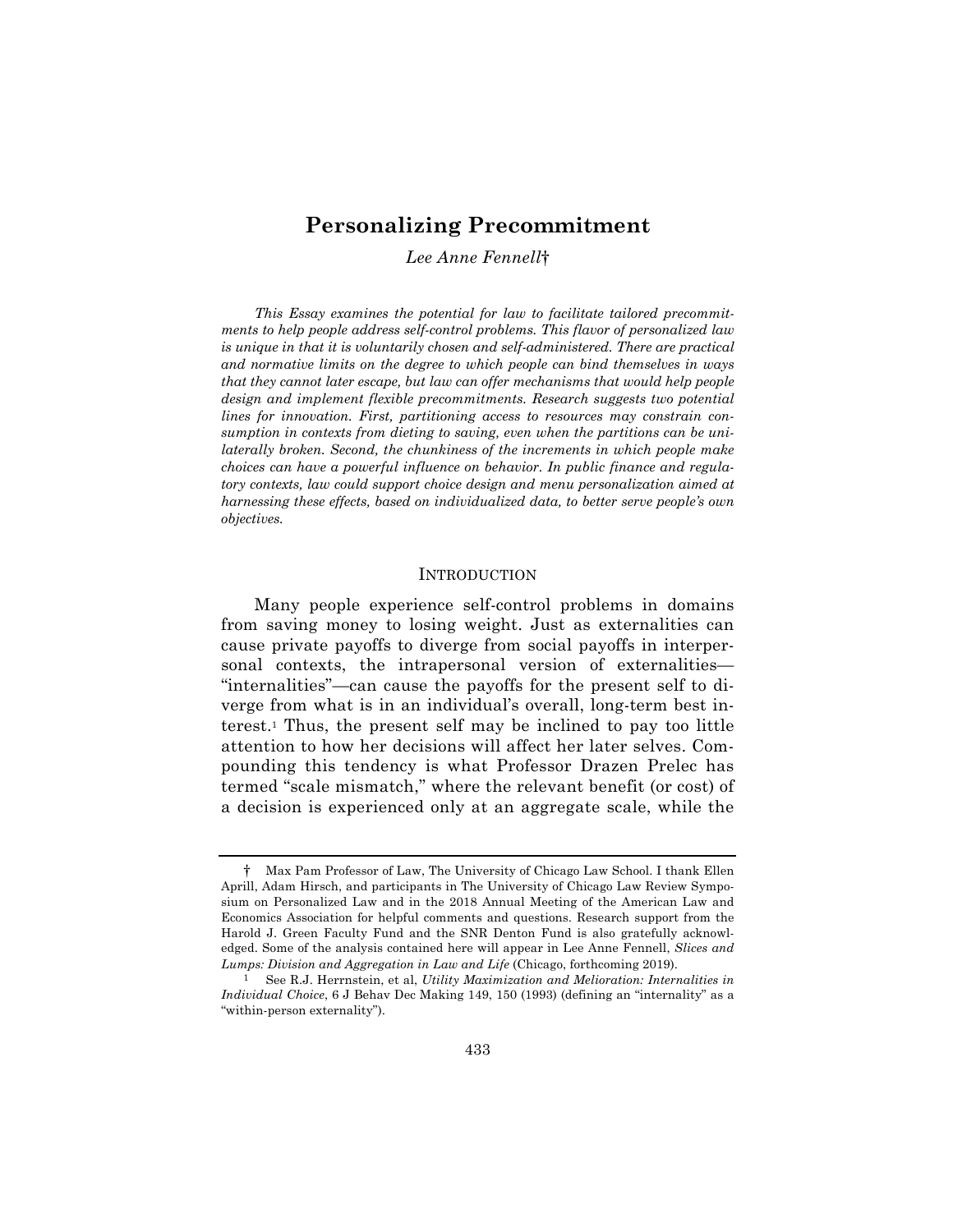corresponding inputs must be made at a decision-by-decision scale.2 To take familiar examples, attaining a fitness goal, losing weight, saving up for a down payment, or completing a writing project all require consistent inputs of effort or forbearance over an extended period of time before a favorable return can be experienced. An individual must get many temporal selves to cooperate on a project that even a small subset holds the power to sabotage.3

These difficulties can cause people to overcorrect with rigid rules that prove either unsustainable or unnecessarily welfare reducing. Government may get involved as well, typically with command-and-control approaches or untailored corrective taxes. But given heterogeneity among individuals, these approaches coercively constrain choice in ways that are likely to miss the mark for large numbers of people. This Essay examines an alternative: enabling people to make precommitments that are tailored to their own preference patterns and that embed the flexibility to make bounded exceptions as new circumstances arise. Emerging research suggests some ways to approach that goal through attention to partitions and menus.4 Parts I and II consider how partitioning and menu-design strategies, respectively, could support personalized precommitments. Part III examines how law might advance these efforts.

#### I. SEGMENTS AND PARTITIONS

The way in which resources or contributions are broken into segments can influence the success of informal solutions to

<sup>2</sup> Drazen Prelec, *Values and Principles: Some Limitations on Traditional Economic Analysis*, in Amitai Etzioni and Paul R. Lawrence, eds, *Socio-economics: Toward a New Synthesis* 131, 134–35 (M.E. Sharp 1991).

<sup>3</sup> Intrapersonal dilemmas are often metaphorically framed as conflicts among different "selves" in the literature, although the precise framing varies. See, for example, Jon Elster, *Introduction*, in Jon Elster, ed, *The Multiple Self* 1, 6 (Cambridge 1985) (discussing "the notion of the divided self" that suffers "some breakdown of internal communication in the mind"). See also generally Richard H. Thaler and H.M. Shefrin, *An Economic Theory of Self-Control*, 89 J Pol Econ 392 (1981) (modeling the interactions between a "planner" self and a series of present-focused "doer" selves).

<sup>4</sup> The approaches this Essay discusses are only a subset of the many ways that personalized precommitments might proceed. For example, self-imposed "sin taxes" could be personalized based on the preferences of successive selves. See generally, for example, Jay Bhattacharya and Darius Lakdawalla, *Time-Inconsistency and Welfare* (National Bureau of Economic Research Working Paper No 10345, Mar 2004) (proposing "smoking licenses" that smokers could purchase in order to commit their future selves to pay compensated cigarette taxes), archived at http://perma.cc/8TBN-38NS. See also Lee Anne Fennell, *Revealing Options*, 118 Harv L Rev 1399, 1482–85 (2005) (describing a choose-your-own-sin-tax scheme).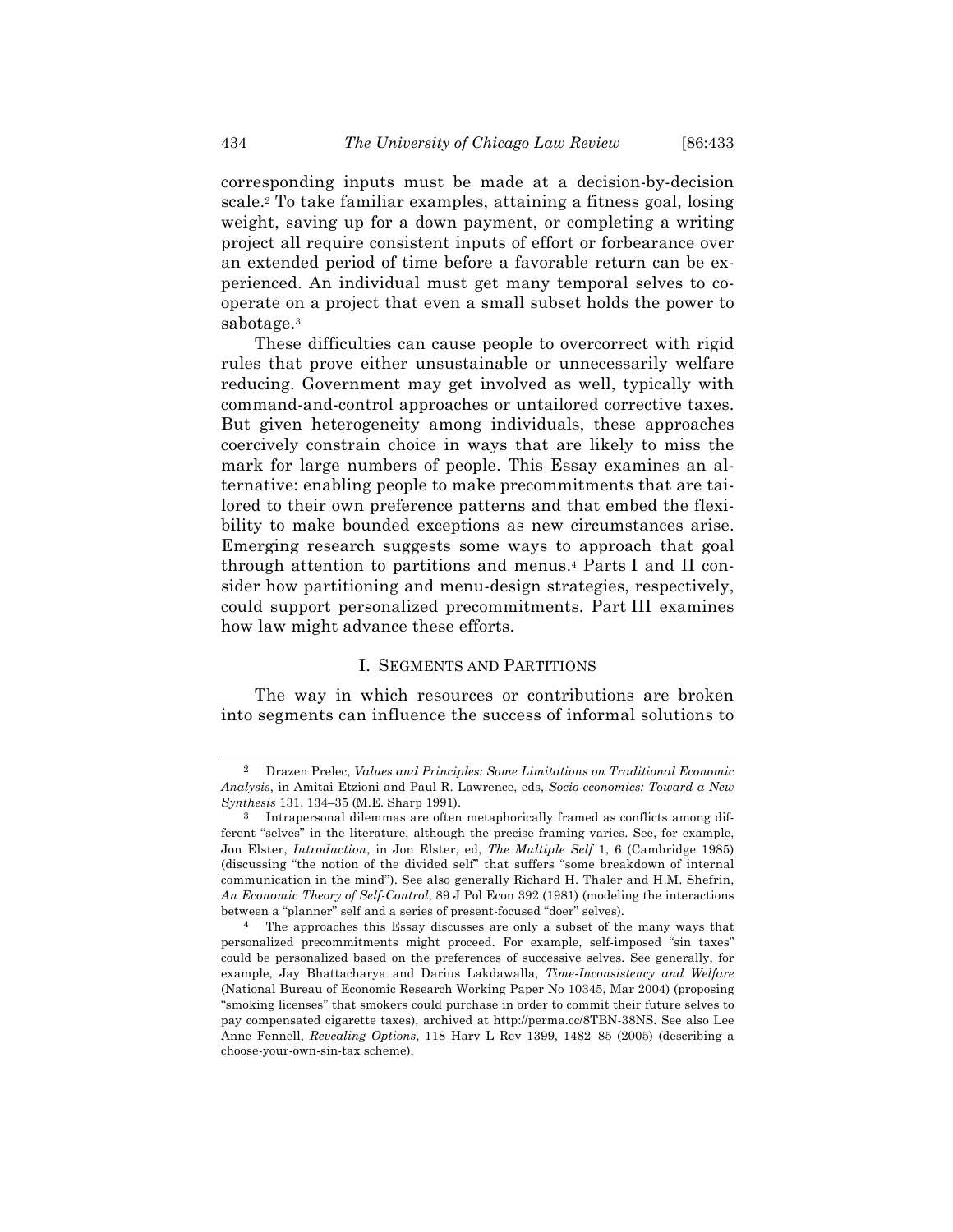collective action problems.5 The same is true when the harvesters or contributors are different temporal versions of the same person.

#### A. Segmentation and Consumption

Consider a person who is trying to diet. It is well known that portion sizes can influence consumption. Research also suggests the existence of a "unit bias," in which people tend to regard one unit of a good as the appropriate amount to consume at least within limits.6 For example, people may be inclined to consume exactly one cookie in a social setting, whether the cookie has a diameter of three inches or five inches. For food that does not come presegmented, "harvesting equipment" like serving spoons or tongs introduce a form of artificial segmentation that may provide cues about the appropriate amount to take. People seeking to control their intake may, therefore, try to control the size and segmentation of the units that they encounter.7

Significantly, segmentation enables people to meter and monitor consumption—their own and that of others. This can be instrumental in solving both interpersonal and intrapersonal dilemmas.8 For example, the physical partitioning of chocolates (by wrapping them) appears to slow consumption among those who reported a desire to constrain their consumption.<sup>9</sup> A possible explanation is that partitions underscore the amount being consumed or draw attention to the consumption choice.10 Indeed, simply dividing tempting foods into smaller pieces (for

<sup>5</sup> See, for example, Lee Anne Fennell, *Slicing Spontaneity*, 100 Iowa L Rev 2365, 2368–77 (2015).

<sup>6</sup> See Andrew B. Geier, Paul Rozin, and Gheorghe Doros, *Unit Bias: A New Heuristic That Helps Explain the Effect of Portion Size on Food Intake*, 17 Psychological Science 521, 521 (2006) (proposing the heuristic of "unit bias," defined as "a sense that a single entity (within a reasonable range of sizes) is the appropriate amount to engage, consume, or consider").

<sup>7</sup> For similar reasons, people may avoid bulk purchases of tempting goods like cigarettes in an effort to ration their consumption, even if it means forgoing volume discounts. See, for example, Klaus Wertenbroch, *Consumption Self-Control by Rationing Purchase Quantities of Virtue and Vice*, 17 Marketing Sci 317, 318–23 (1998).

<sup>8</sup> On the role of monitoring in solving common pool resource problems, see Elinor Ostrom, *Governing the Commons: The Evolution of Institutions for Collective Action* 45, 94–100 (Cambridge 1990).

<sup>9</sup> Amar Cheema and Dilip Soman, *The Effect of Partitions on Controlling Consumption*, 45 J Marketing Rsrch 665, 667–68 (2008) (finding that participants who were averse to overconsumption spread their consumption of a box of six chocolates over a larger number of days when the chocolates were individually wrapped).

<sup>10</sup> See id at 674–75.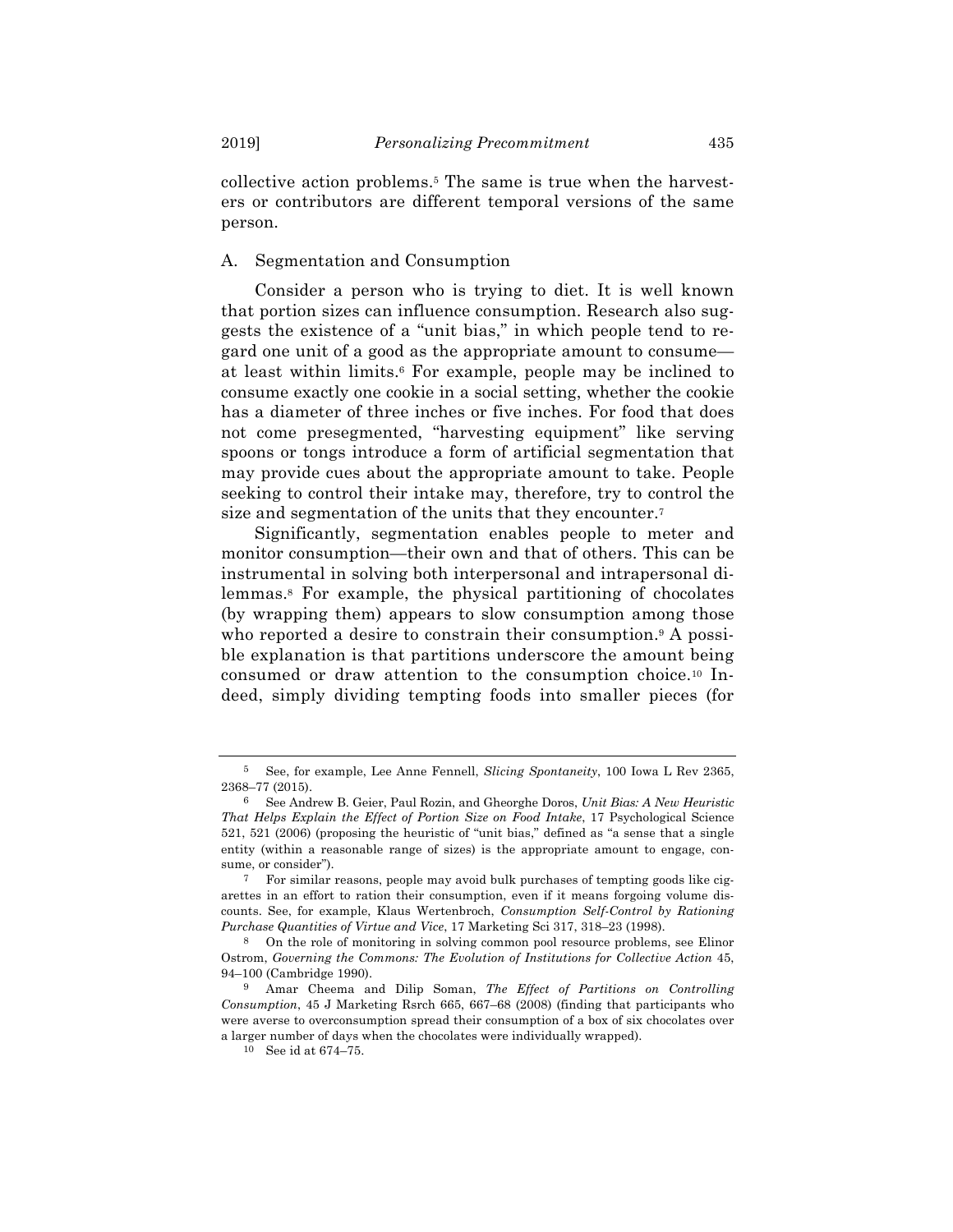example, cutting brownies into smaller pieces) appears to reduce consumption.<sup>11</sup>

Segmentation that facilitates metering and monitoring can also help people avoid consuming *less* than is in their long-term interest. In one experimental treatment of a replenishing resource dilemma, each participant was given exclusive control of a sector of the (virtual) harvesting terrain, which made the game an intrapersonal commons problem.12 When the number of available resource units remained visible as the game progressed, participants got closer to the optimum harvesting strategy than in any other treatment. But when the current state of the resource units was *not* visible, participants harvesting from their own terrain were overly cautious and took too little of the resource.13 We might see the same effect, for example, in instances of overdieting or overwork. If it is opaque to the individual how much progress she is making, she may fail to consume as much food or leisure as would be optimal.

Tempting snacks that are packaged in single-serving pouches might be expected to produce a constraining effect (both by enabling metering and by suggesting a serving norm) and, for some, a liberating effect (knowing that one can open up a packet without ruining one's diet altogether). Such single-serving packages are increasingly available, and people appear willing to pay extra for them, but the evidence of their effects is mixed.14 Holding the size of the food morsels themselves constant, dividing treats up among a larger number of smaller packages can at times actually lead to more consumption. For example, researchers found that packaging six pieces of brownie in one bag led to *less* brownie consumption than packaging the same six pieces of brownie in three smaller bags containing two pieces each.15

<sup>11</sup> See, for example, Gudrun Roose, Anneleen Van Kerckhove, and Elke Huyghe, *Honey They Shrank the Food! An Integrative Study of the Impact of Food Granularity and Its Operationalization Mode on Consumption*, 75 J Bus Rsrch 210, 217 (2017).

<sup>12</sup> Robert C. Cass and Julian J. Edney, *The Commons Dilemma: A Simulation Testing the Effects of Resource Visibility and Territorial Division*, 6 Hum Ecol 371, 374–77 (1978).

<sup>13</sup> See id at 378, 383.

<sup>14</sup> See Roose, Van Kerckhove, and Huyghe, 75 J Bus Rsrch at 210–11 (cited in note 11).

<sup>15</sup> Id at 215–17 (describing the research design and discussing the results). See also Myla Bui, Andrea Heintz Tangari, and Kelly L. Haws, *Can Health "Halos" Extend to Food Packaging? An Investigation into Food Healthfulness Perceptions and Serving Sizes on Consumption Decisions*, 75 J Bus Rsrch 221, 224–26 (2017) (finding that undivided packages containing sixteen discrete pieces led to more consumption than when subdivided into packets of four items for items perceived as healthy (granola bites) but not for items perceived as unhealthy (cookies)).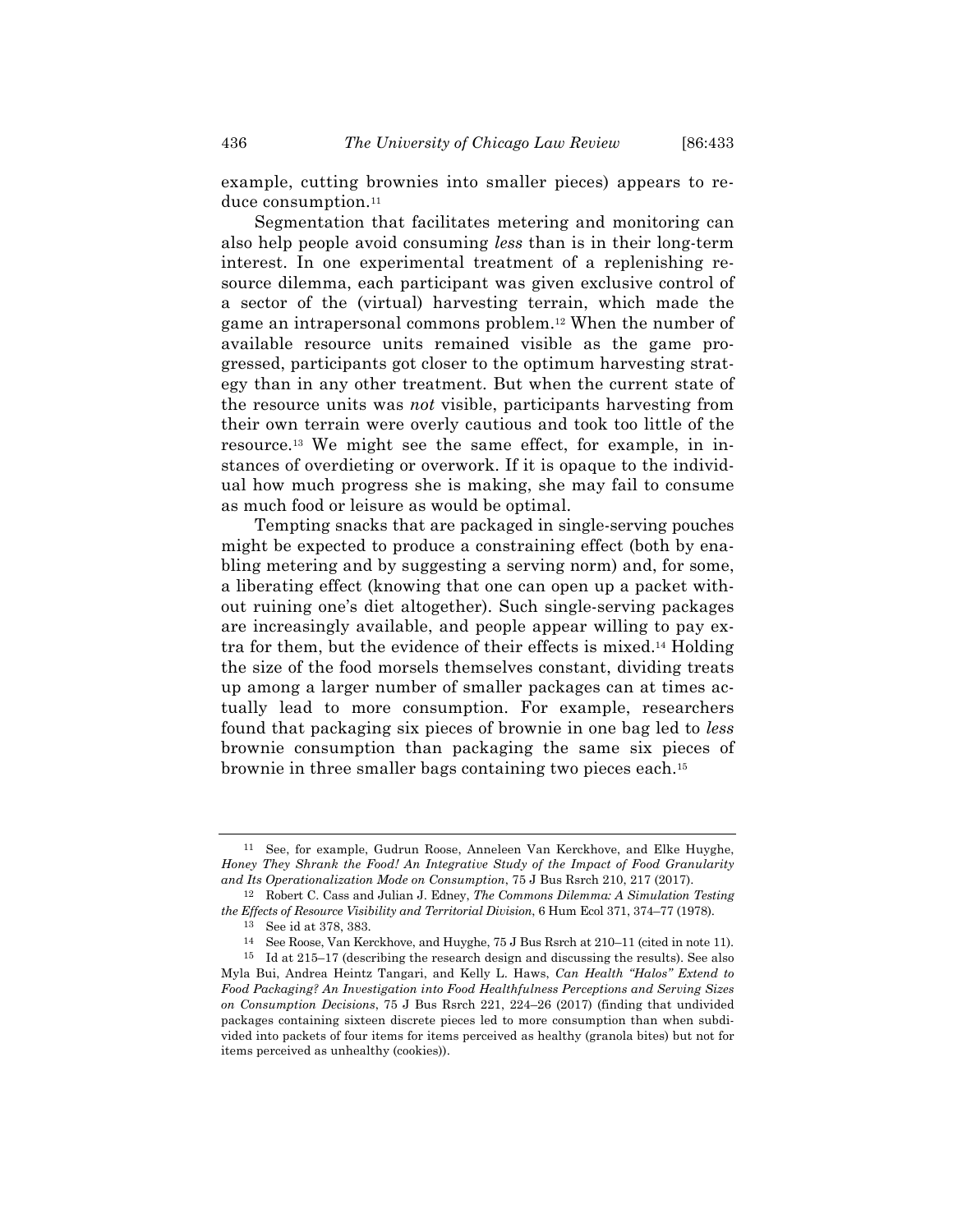One possible explanation for this result is that packaging operates to redefine the choice menu.16 Whereas the single sack containing six segments may have appeared to offer six discrete consumption intervals (one for each piece), the three-sack arrangement may have reduced the perceived menu to three nodes: two pieces, four pieces, and six pieces. While a participant could have chosen to eat just one piece of brownie from a given sack, bundling the two brownies together may have made it more likely that both would be consumed once the choice was made to open a new sack. The possibility that the size of choice intervals can influence behavior will be discussed further in Part II.

#### B. Granularity in Contributions

Just as the segmentation of resources can influence cooperation, so too can the segmentation of units of effort or time. There are two factors in play here—how easy or feasible it is for different temporal selves to make contributions and whether the different selves will be motivated to make those contributions. The first factor is a function of the *granularity* of the inputs, while the second factor depends on the *payoff structure* that the selves confront—which often turns on how goals are defined and how different inputs stack together to achieve them.

Consider first granularity. In multiperson collective projects like barn raising and quilt making, as well as more newfangled collaborative computing projects, much turns on the segments in which tasks or other contributions can be parceled out to participants. The ideal, as Professor Yochai Benkler explains, is to find a level of granularity that lets people make contributions that are meaningful yet manageable enough to fit within their schedules.17 So too when the collaborators are different versions of oneself.

Professors Sendhil Mullainathan and Eldar Shafir use the metaphor of packing to illustrate granularity, contrasting the ease with which jellybeans can be packed into a bag with the

<sup>16</sup> For a different interpretation, see Roose, Van Kerckhove, and Huyghe, 75 J Bus Rsrch at 212, 217–18 (cited in note 11) (arguing that the physical partitioning of food leads to a self-control conflict around eating, producing restraint among certain eaters, whereas the bundling of food into small packages did not trigger such a conflict). See also generally Bui, Tangari, and Haws, 75 J Bus Rsrch 221 (cited in note 15) (reporting findings about the effects of packaging partitions that suggest people may rely on internal self-control for unhealthy foods but eat apparently healthy foods without restraint).

<sup>17</sup> Yochai Benkler, *Sharing Nicely: On Shareable Goods and the Emergence of Sharing as a Modality of Economic Production*, 114 Yale L J 273, 336 (2004).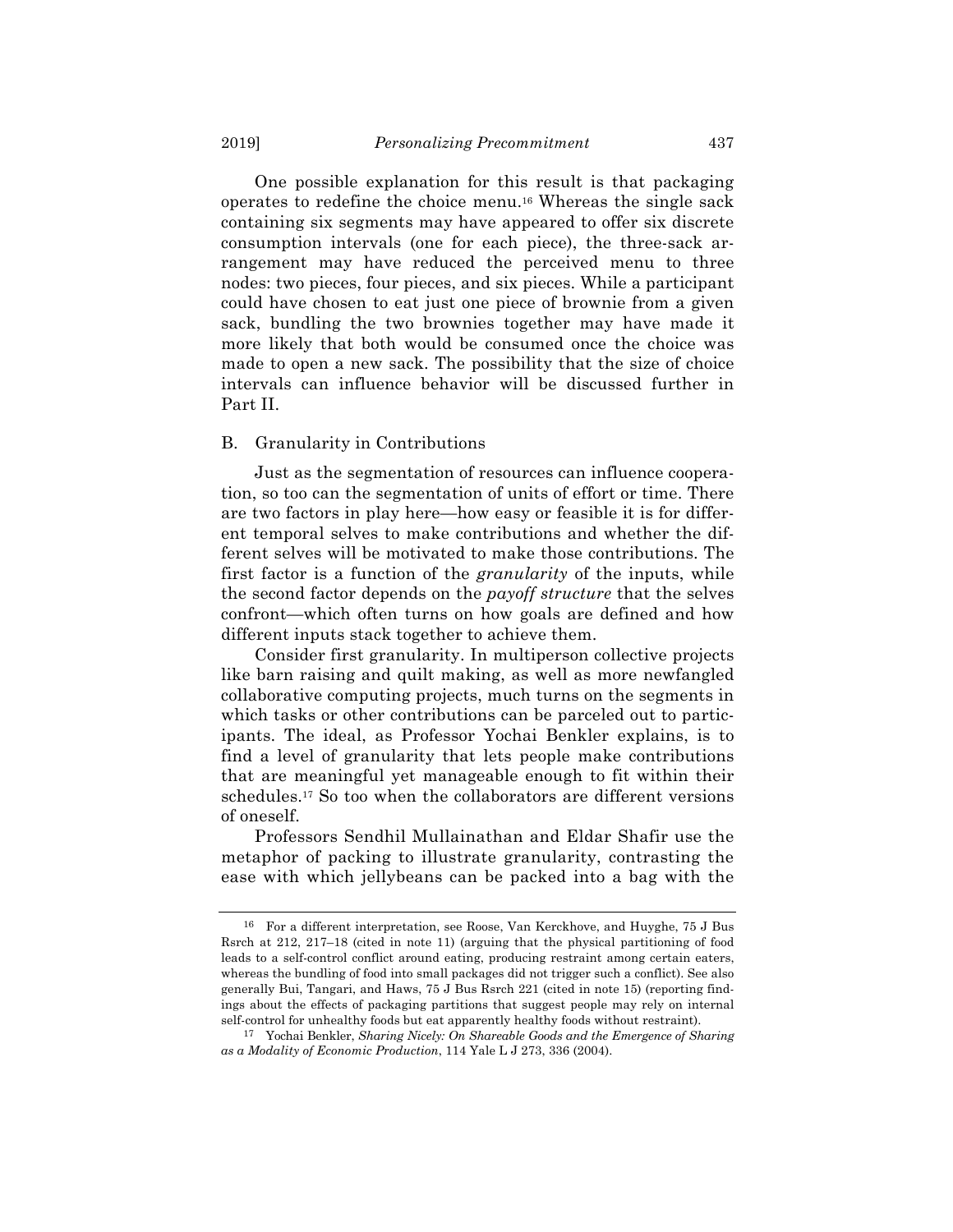difficulty of packaging up an assortment of whole fruit.18 Because the former is highly granular, the different pieces automatically settle around each other to efficiently use the space available, whereas careful packing is required to fit bananas, pineapples, and oranges into a relatively constrained space.19 Making tasks more granular can make it easier for people's various temporal selves to make contributions. For example, an author writing a book might break the book into chapters, and the chapters into subsections, so that it is possible to fit meaningful stints of work into an otherwise busy schedule. If tasks do not come in easy-to-divide segments, however, more time and effort must be devoted to slicing up the tasks and reaggregating the results. And dividing up work among more selves, just like dividing up work among more workers, presents management challenges and raises concerns about shirking. This brings us to the second factor—the question of motivation.

When faced with a large project, people are often advised to break it down into manageable chunks so that each is less daunting to accomplish.20 Sometimes this advice is meant as a trick to get a person working on a task that is, in fact, inherently lumpy or indivisible in character. When tasks are lumpy, a small initial push may be enough to alter incentives.<sup>21</sup> Thus, we have books like *Writing Your Dissertation in Fifteen Minutes a Day*,<sup>22</sup> which recommends a facially inadequate unit of effort that is designed to help people overcome the fear of working on a large project. Someone who has committed even fifteen minutes to the project, the theory goes, will have become so engrossed in the work that she will keep going. If she can continue to trick herself into beginning her work day after day, eventually she will end up with a dissertation.

Nonetheless, breaking tasks down is a double-edged sword from a motivational perspective, especially if the tasks are not inherently lumpy or intrinsically engrossing. The smaller the

<sup>18</sup> Sendhil Mullainathan and Eldar Shafir, *Scarcity: The New Science of Having Less and How It Defines Our Lives* 84–85 (Picador 2013).

<sup>19</sup> See id.

<sup>20</sup> See Thomas C. Schelling, *Choice and Consequence* 79 (Harvard 1984).

<sup>21</sup> See Mark P. Gergen, *The Use of Open Terms in Contract*, 92 Colum L Rev 997, 1015–16 (1992) (discussing agency contexts in which getting someone to start work on a lumpy task can incentivize her to complete it).

<sup>22</sup> Joan Bolker, *Writing Your Dissertation in Fifteen Minutes a Day: A Guide to Starting, Revising, and Finishing Your Doctoral Thesis* (Owl Books 1998). See also Joli Jensen, *Write No Matter What: Advice for Academics* 17, 20–21 (Chicago 2017) (advising spending at least fifteen minutes per day on a writing project).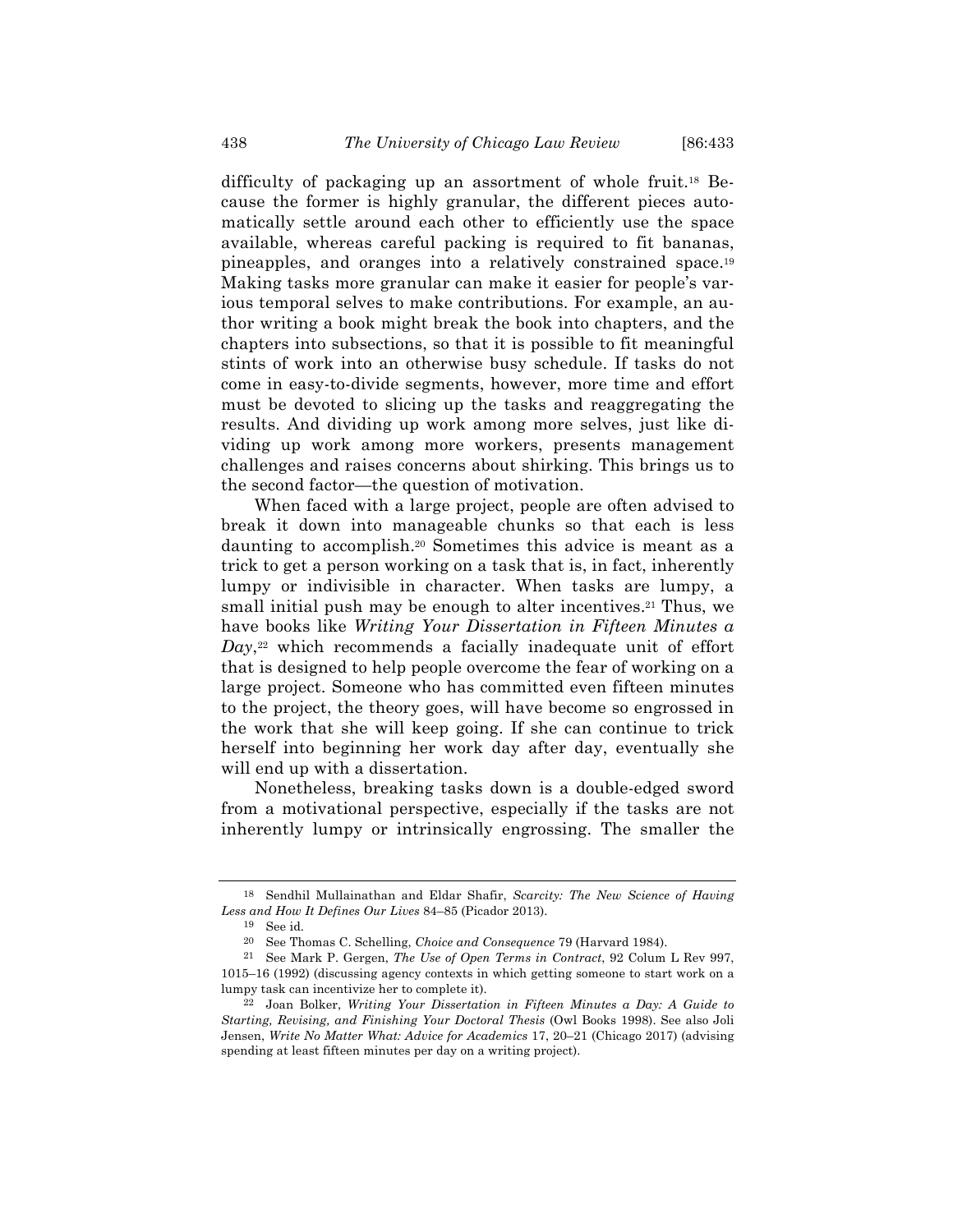chunks, the easier each one is to schedule and complete, but the more each of them seems like a drop in the bucket relative to the overall goal, and the less it might seem to matter whether any particular task gets accomplished on any particular day. If units of effort are highly granular but goals are lumpy, the problem of scale mismatch arises.23 Each self may find her best intentions undermined by the realization that whatever she does today will come to nothing if her unreliable other selves fail to follow through.

What is needed is a way to commit each of the selves to doing her part. At times, this may require focusing not on the work units themselves but rather on the time spent *not* working. For example, breaks from work might be segmented in ways that discourage overconsumption so that continuing beyond a set limit feels a bit like opening another package of snacks.

#### C. Partitioning Money

Saving money is difficult. Not only must one get one's various selves to contribute to the savings fund, one must also keep one's various selves (as well as friends and family members) from raiding the stockpile. As Professor David Laibson has observed, people can use illiquid goods like homes as a form of forced savings, although the ability to readily access their equity through mechanisms like home equity loans can undermine the potency of this strategy.24 But tying up money so that it can never be accessed presents risks too—in the case of a financial shock, it can greatly limit one's options. Often, people want neither an ironclad and unopenable lockbox for their money nor an openended ATM that can be accessed at a whim, but rather something in between.

Could a type of permeable partitioning similar to that which appears to slow food consumption help in achieving this balance? Work by Professors Dilip Soman and Amar Cheema offers some support for this idea.<sup>25</sup> They conducted a study in rural India involving married laborers with children, all of whom were engaged in the same profession and earning the same amount.26 The experimental design involved setting aside part of

<sup>23</sup> See Prelec, *Values and Principles* at 134–35 (cited in note 2).

<sup>24</sup> David Laibson, *Golden Eggs and Hyperbolic Discounting*, 112 Q J Econ 443, 444– 45, 461–63 (1997).

<sup>25</sup> See generally Dilip Soman and Amar Cheema, *Earmarking and Partitioning: Increasing Saving by Low-Income Households*, 48 J Marketing Rsrch S14 (2011).

<sup>26</sup> Id at S16.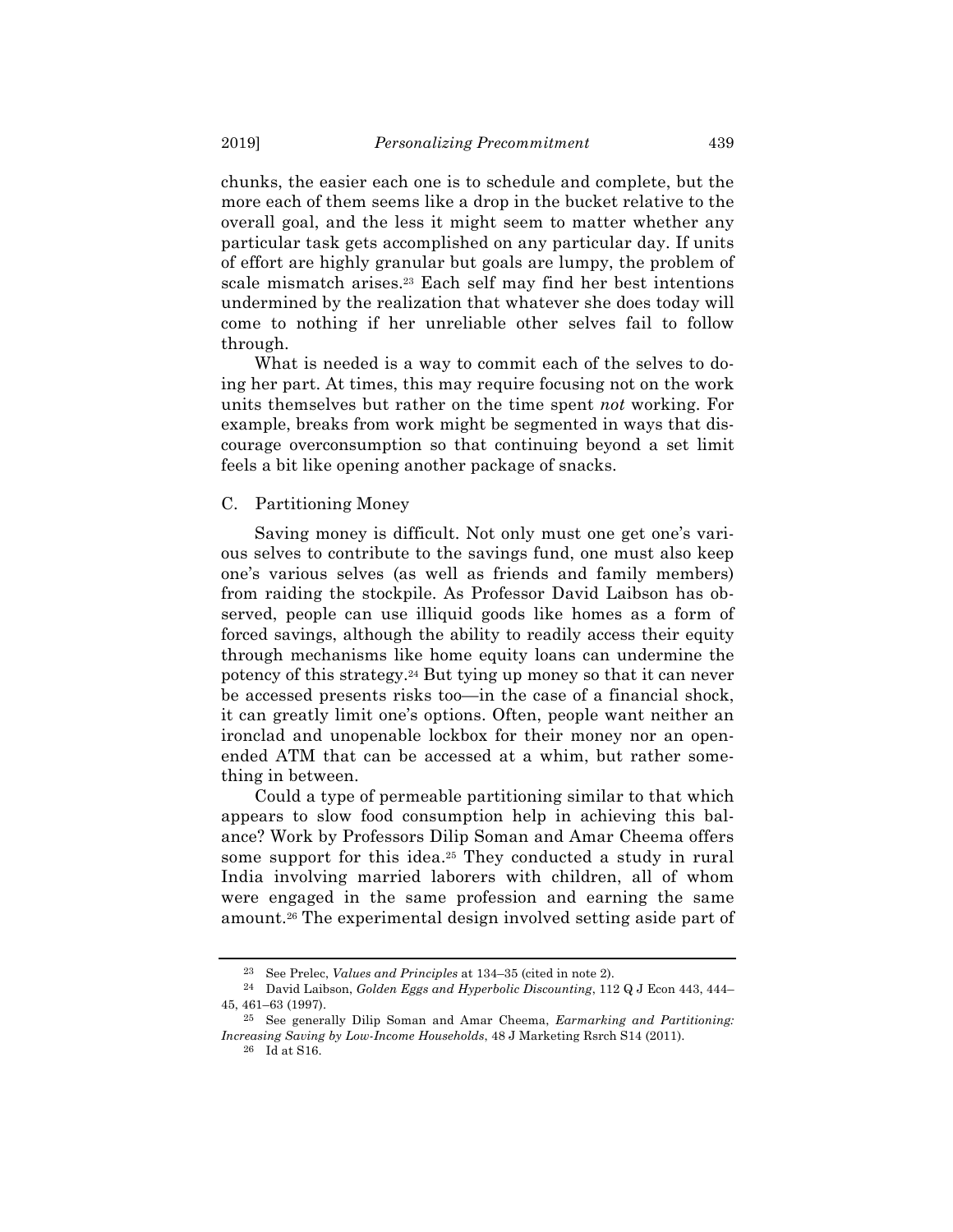each worker's weekly pay in sealed envelopes, earmarked as savings. Some of the workers had all of each week's earmarked savings placed in one envelope, while others had it partitioned into two envelopes. The experimental design also varied the savings target across these conditions so that some workers had about 6 percent of their wages sealed into either one or two envelopes, while others had a target twice that high, 12 percent, sealed into either one or two envelopes.27 Finally, half of the participants received their earmarked savings in plain white envelopes, while the other half received the savings in envelopes printed with photographs of their children.28

The study found that partitioning had a significant effect in increasing savings. Even though the two-envelope households with high savings targets were very likely to open *one* envelope during a given week, the partitioning helped to guard the rest of the savings from being raided. This partitioning effect was accentuated when children's pictures appeared on the envelopes.29 Those with the high savings target and an unpartitioned single envelope saved the least.30 The researchers concluded that "a high saving target helps when partitions are present but hurts when partitions are absent. Because the high saving target is difficult to maintain, the presence of partitions prevents households from sliding down a slippery slope of goal failure."<sup>31</sup>

Sometimes the function of partitions is not to discourage spending but rather to encourage spending for particular purposes—which may, counterintuitively, make it easier to save money in other parts of the budget. Prelec and his coauthor, Professor George Loewenstein, provide this example: A couple was deciding between two apartments—one that was very expensive but near many good restaurants and one that was much less expensive but a cab ride away from the good restaurants.<sup>32</sup> The pair calculated that the cheaper apartment would save them so much money that they could spend freely on cabs and still come out well ahead, but they feared they would be deterred from actually going to the good restaurants by the high marginal

<sup>27</sup> Id at S17.

<sup>28</sup> Id.

<sup>29</sup> Soman and Cheema, 48 J Marketing Rsrch at S18–19 (cited in note 25). The children's pictures also helped participants with the lower savings target avoid opening an envelope at all.

 $30\;$  Id at S19.

<sup>31</sup> Id.

<sup>32</sup> Drazen Prelec and George Loewenstein, *The Red and the Black: Mental Accounting of Savings and Debt*, 17 Marketing Sci 4, 20 (1998).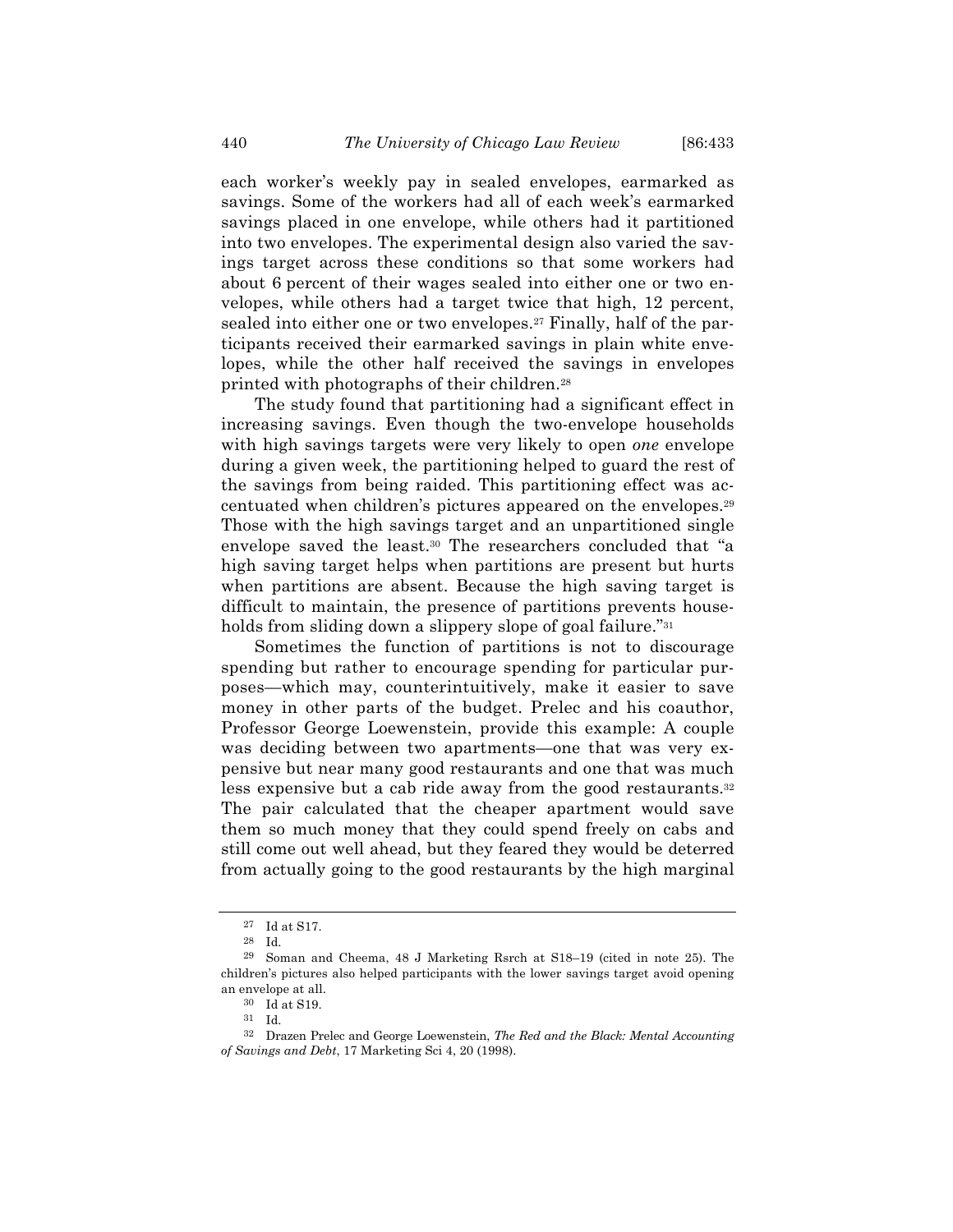cost of the cab rides. Their solution was to set aside money for cab rides to restaurants, as a means of precommitment.33

More broadly, setting aside money for small splurges and occasional treats may help households guard against spending too much on large, irreversible purchases.34 A lumpy purchase like a car or a home, once made, cannot be scaled back after the fact. By contrast, an envelope of money set aside for restaurant meals or discretionary cab rides can be readily repurposed if an emergency arises.35 Savings obviously serve the same precautionary purpose (and should be part of any family's budget plan), but the way a family formulates its consumption budget can also influence its financial resilience. Counterintuitively, precommitting to some relatively frivolous short-term expenditures can keep valuable slack in the budget to address financial shocks while at the same time interjecting some (bounded) fun into what might otherwise be an overly rigid spending plan.<sup>36</sup>

The idea of using partitions to segment and earmark money is not new; many people grew up in families that used envelope or coffee can budgeting systems. An interesting question is whether the effects associated with physical partitioning into jars or envelopes can be replicated in virtual space, within ordinary bank accounts or mortgages. Soman and Cheema discuss the possibility of software that could visually represent different "envelopes" or earmarked categories within a single bank account.37 The virtual representations of these envelopes could be digitally adorned with pictures designating goals, be accompanied by sound effects or animations when "opening an envelope," or even require more steps (or time delays) to open certain envelopes. Similarly, homeowners could commit in advance to segment their home equity so that it would be possible to access, say, only half of it within a given period of time or in any particular transaction. Below, I discuss some ways that law and policy could support experimentation in this domain.38

<sup>33</sup> Id.

<sup>34</sup> See Elizabeth Warren and Amelia Warren Tyagi, *The Two-Income Trap: Why Middle-Class Mothers and Fathers Are Going Broke* 164–66 (Basic Books 2003) (suggesting that families keep some discretionary expenditures in their budget while finding ways to reduce fixed and long-term financial obligations).

<sup>35</sup> See id at 164–65.

<sup>36</sup> See id at 165.

<sup>37</sup> Soman and Cheema, 48 J Marketing Rsrch at S20–21 (cited in note 25).

<sup>38</sup> See Part III.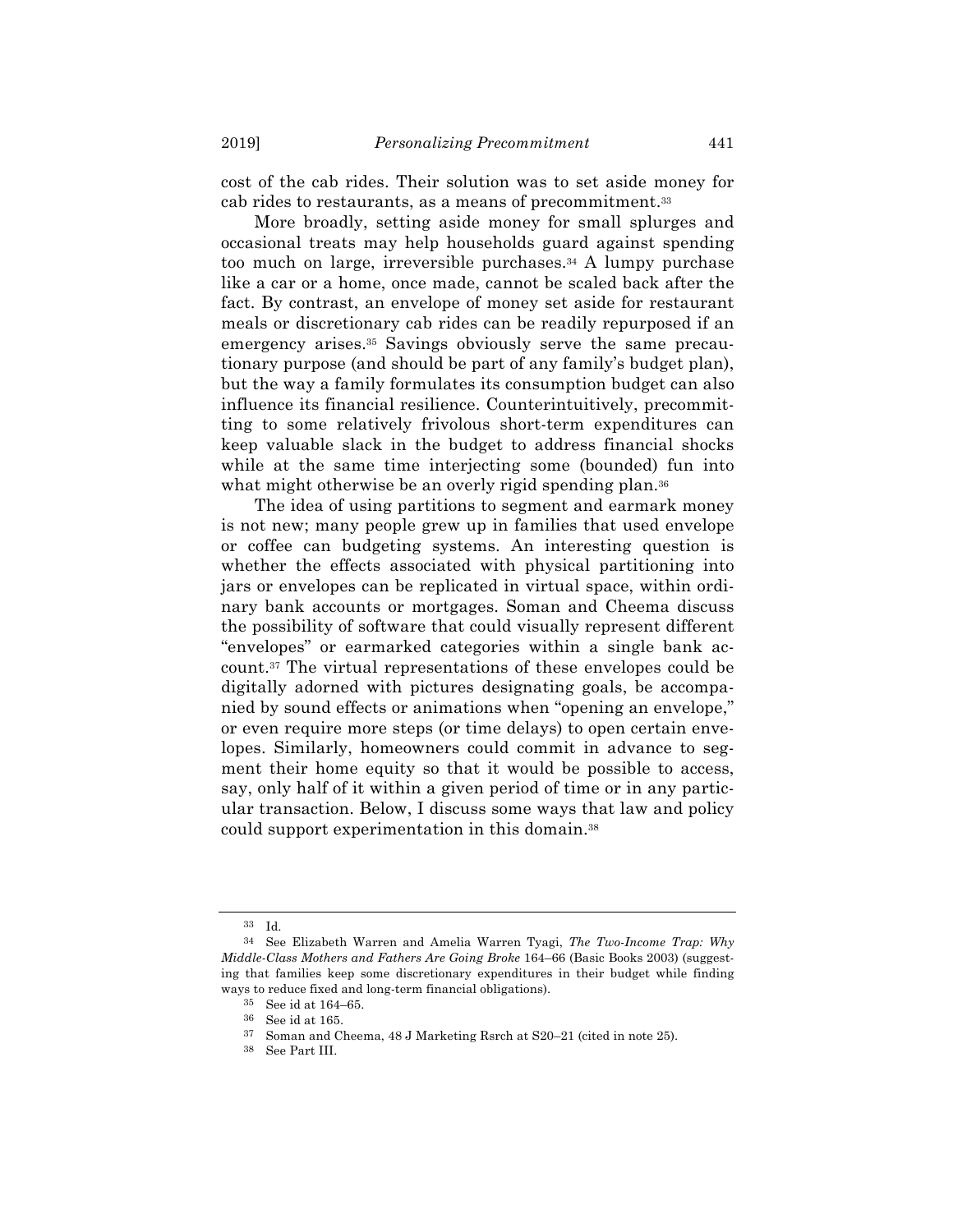#### II. MENUS AND PATTERNS

Segmentation effectively creates a menu of options defined by the number of discrete units available to consume or access, whether brownies or envelopes of money. But menus can be more explicitly manipulated to advance people's self-control objectives.39 This need not mean eliminating all tempting choices. Indeed, well-designed menus might enable people to make bounded exceptions to general rules—a way of choosing a behavioral pattern that includes some variation.

#### A. Pruning Menu Choices

Most economic analysis assumes that choices are made from a continuous menu. As a result, standard graphs translate any disconnect between private and social payoffs (or between a person's short- and long-term interests in the intrapersonal context) into a corresponding deadweight loss. The analysis changes profoundly, however, when people's choices come in discrete intervals or chunks. Sometimes this chunkiness will render spillovers irrelevant to behavior; the individual ends up making the socially optimal (or intrapersonally optimal) choice even though other people (or other selves) are affected by her choice.40 In other cases, however, the chunkiness can drive an individual's choice even further from the social optimum.41

Consider, for example, the effect of removing a medium drink size from the menu. This creates a forced choice between small and large sizes (or multiples of those sizes). The effect of this change is indeterminate—some people who would have consumed the medium size will consume less (drop down to the small size), while others will consume more (step up to the large size). But suppose that tapping into an individual's own consumption data would reveal which of these two effects would dominate. An individual could then figure out how to adjust the menu to pursue a goal of consuming less (or more). While restaurants and stores cannot adjust their physical offerings for each customer, online ordering apps could enable profile-based

<sup>39</sup> See Faruk Gul and Wolfgang Pesendorfer, *Temptation and Self Control*, 69 Econometrica 1403, 1403–04 (2001).

<sup>40</sup> See Fennell, 100 Iowa L Rev at 2377–81 (cited in note 5) (examining and illustrating this point). See also James M. Buchanan and Wm. Craig Stubblebine, *Externality*, 29 Economica 371, 374–77 (1962) (distinguishing Pareto-relevant from Pareto-irrelevant externalities).

<sup>41</sup> See Fennell, 100 Iowa L Rev at 2381–82 (cited in note 5).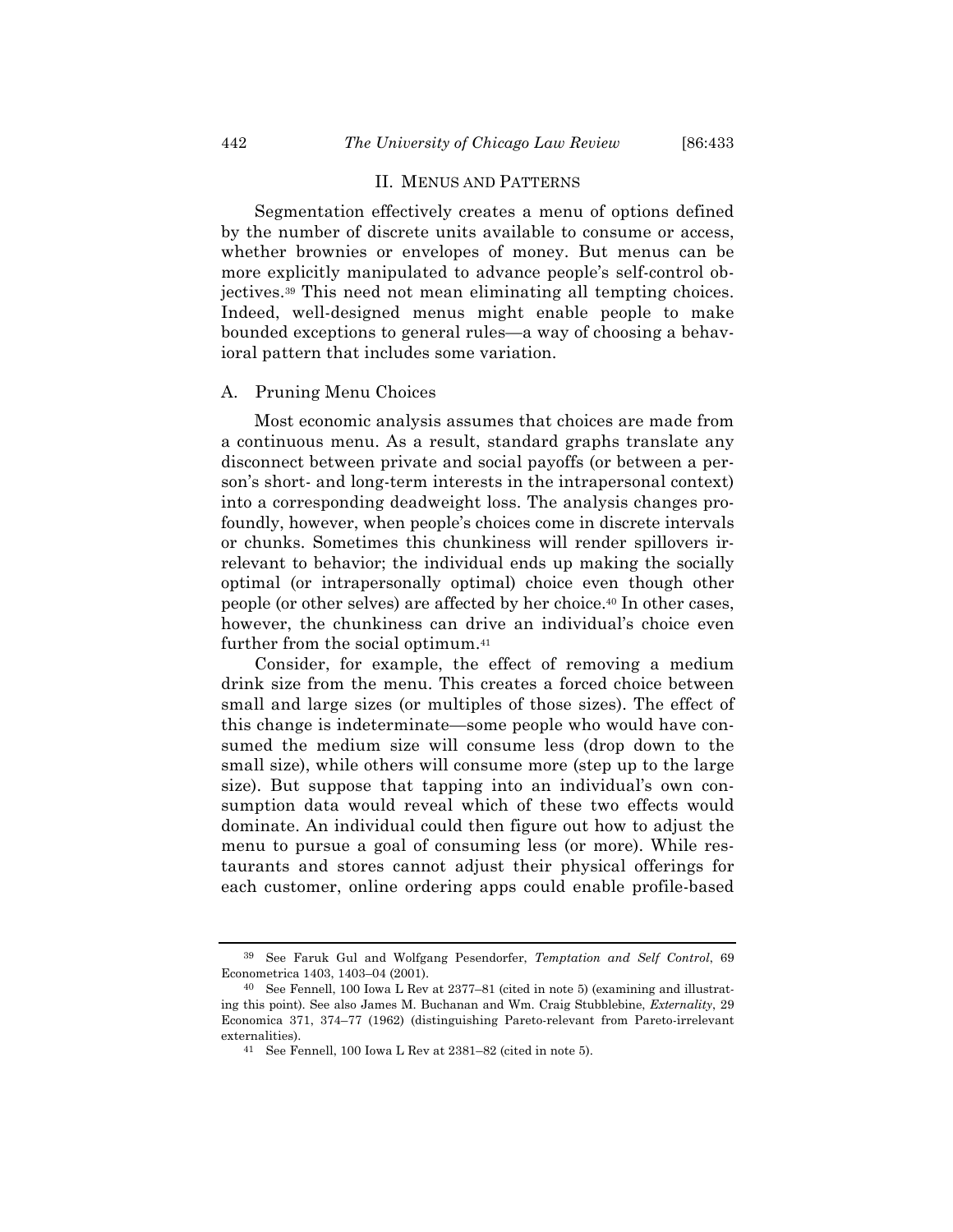customization that simply removes certain sizes from a customer's default option set.

An important and counterintuitive aspect of this analysis is that people would not necessarily want to take the largest sizes off the menu. In fact, offering *only* a larger size can sometimes be a highly effective way to deter consumption. Imagine that you are walking past a drugstore and have a sudden craving for a regular-sized (1.5 ounce) candy bar. This drugstore, let us suppose, has decided to stop offering single-serving candy bars to its customers, although it still sells larger bags and multipacks of candy. You discover that you can buy a value pack containing six bars of the candy you had been planning to buy at a price four times higher than what the single candy bar would have cost. It's possible you would go ahead and buy the value pack. But despite your craving and the favorable per-ounce cost, there's a decent chance you would pass it up—you just don't want *that much* candy.

To determine which effect will dominate, we need to know more about the elasticity of your demand for immediate chocolate.42 In short, you would need exactly the kind of data about past consumption that is increasingly available. Of course, even if you pass up the larger quantum of candy, it isn't clear that the constrained menu served your best interests—that depends on whether your originally planned single-bar purchase would have undermined your overall life goals as opposed to fitting comfortably and deliciously within them. Nonetheless, it is interesting that offering only a *larger* size than most people want—a lumpier choice—could potentially *curtail* consumption among some individuals who would otherwise struggle with self-control issues. The ability for such a person to opt into a world in which only large packages of candy are available could be quite valuable—enabling buying in quantity for events and parties while effectively removing the temptation to consume a little bit now and then.

Consider how predictions about future behavior play out here. Some people, well attuned to their self-control struggles, might say, "I'm not getting that big package of candy because then I'd just eat it all." Others with similar self-control problems but without awareness of those problems might say, "I'm not

<sup>42</sup> For an examination of the elasticity of consumption in response to changes in portion size, see generally Natalina Zlatevska, Chris Dubelaar, and Stephen S. Holden, *Sizing Up the Effect of Portion Size on Consumption: A Meta-analytic Review*, 78 J Marketing 140 (2014).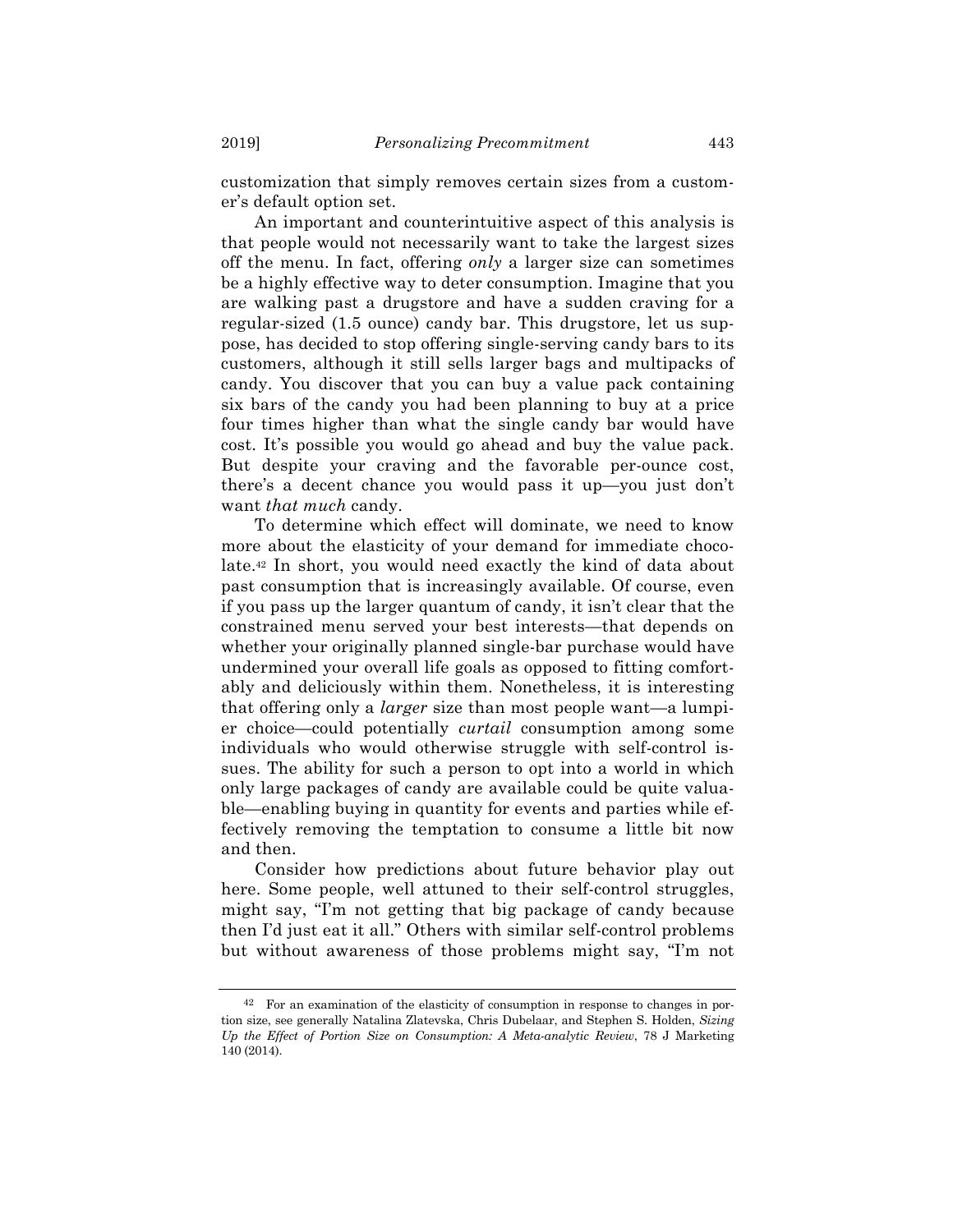buying that big package of candy because I'd just eat one bar and throw out the rest—it's not a good value." In other words, both sophisticated and naïve individuals with self-control problems might well resist buying the multipack but for opposite reasons—one because she expects to eat all the candy, and the other because she doesn't.43 Even though the naïf is wrong about how much of the chocolate she would actually eat if she bought the pack—from a value-for-money perspective, the purchase would probably work out just fine—her reluctance to make the purchase on value grounds turns out to protect her from a purchase that would have tempted her into overconsumption.44

A creative use of supersizing as a self-control tool was hypothesized by Professors Ted O'Donoghue and Matthew Rabin.45 They envisioned a plan in which people who wished to purchase cigarettes would be required to first obtain a special photo ID that would cost \$5,000 and would entitle its bearer to 2,500 taxfree packages of cigarettes. Because only those who planned to smoke a great deal would get their money's worth out of the license, it would attract only those who had decided in advance to pursue a cigarette addiction and not those who planned to smoke just a little and then quit.46 If most long-term smokers fall into the latter category, then a decision made on value grounds could sidestep a self-control trap.

#### B. Rules, Firewalls, and Patterns

Product sizes and quantities are just one example of how menu design might influence choices. Consider how rigid personal rules (like "no cake" in the dieting context) implicitly

<sup>43</sup> See Ted O'Donoghue and Matthew Rabin, *Studying Optimal Paternalism, Illustrated by a Model of Sin Taxes*, 93 Am Econ Rev 186, 189–90 (2003) (presenting an example in which "naïfs" who do not expect to encounter self-control problems behave the same way as "sophisticates" who are aware of their self-control problems—but for very different reasons).

<sup>44</sup> For similar mechanisms, see id (explaining how allowing people to opt into a scheme that taxes potato chips and subsidizes carrots could encourage the participation—on purely financial grounds—of those who do not expect to be, but would be, tempted to eat unhealthy foods); M. Keith Chen and Alan Schwartz, *Intertemporal Choice and Legal Constraints*, 14 Am L & Econ Rev 1, 5–6 (2012) (discussing how illiquid savings instruments that attract naïfs for the higher interest rate could wind up protecting them from themselves).

<sup>45</sup> O'Donoghue and Rabin, 93 Am Econ Rev at 190 (cited in note 43).

<sup>46</sup> Id. For perspectives on the rationality of addiction, compare generally Gary S. Becker and Kevin M. Murphy, *A Theory of Rational Addiction*, 96 J Pol Econ 675 (1988), with Jonathan Gruber and Botond Köszegi, *Is Addiction "Rational"? Theory and Evidence*, 116 Q J Econ 1261 (2001).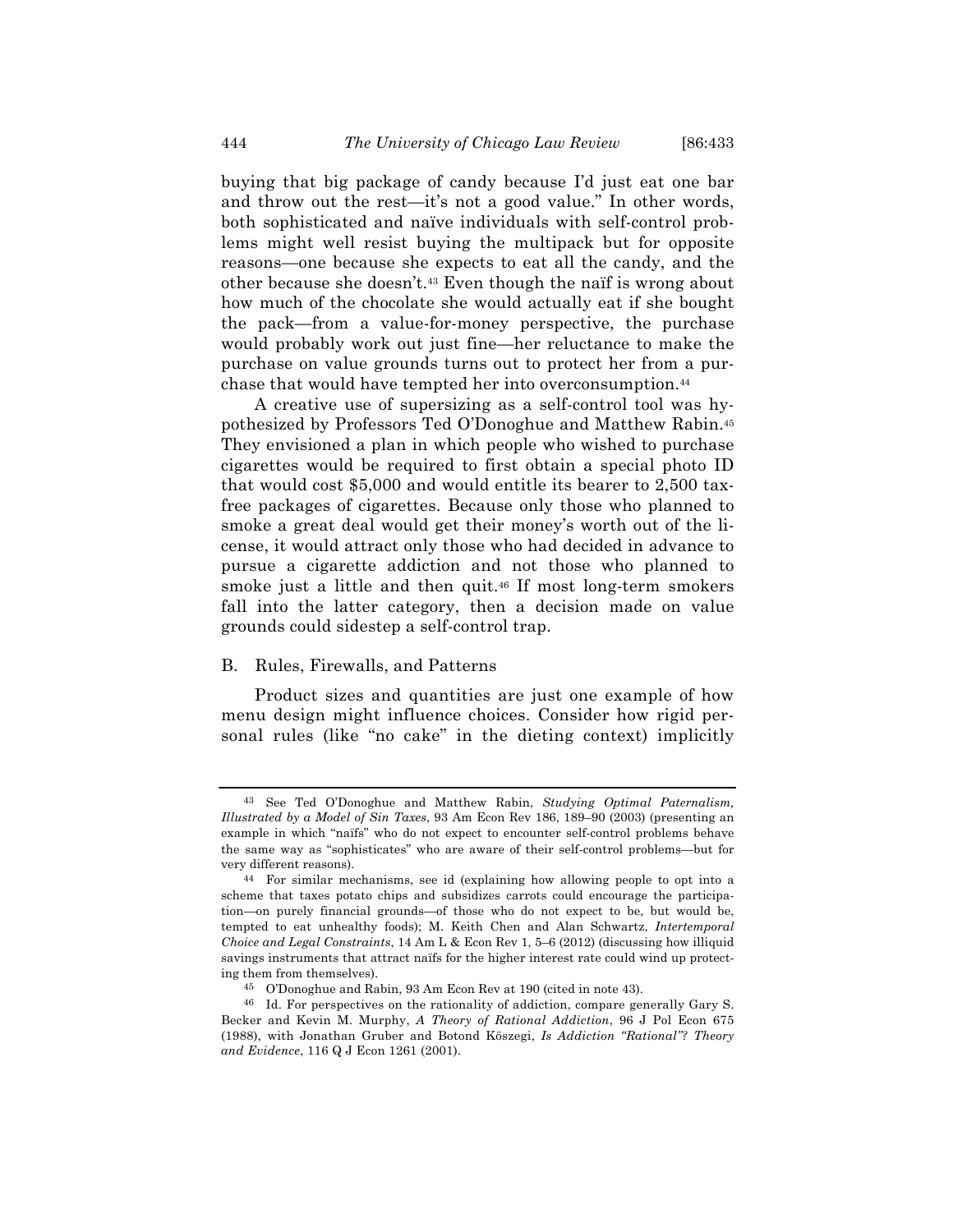construct menus pruned to just two choices, an on-off binary of compliance or noncompliance. By conceptually bundling together all instances of a given choice and proclaiming a once-and-for-all answer, rules eliminate the need for case-by-case deliberation as each tempting situation arises.47 Such rules are, unsurprisingly, a common self-control strategy.48 And the reason that they can be so effective—the extreme chunkiness of the choices they present—is also the reason why they often fail.

Rules change the payoff structure associated with the choices that they govern, both by reducing the costs of making the "better" choice by rendering it more automatic and by artificially raising the costs associated with departing from it. This stakeraising characteristic of personal rules has both positive and negative effects.49 On the plus side, it tends to enlarge the decision unit so that people view the operative choice as one between aggregate patterns of conduct, rather than merely between individual acts.50 This reframing can be extremely valuable in settings in which one pattern, such as sobriety, plainly dominates another pattern, such as alcoholism, but at each decision point the chooser would prefer having a drink to not having a drink.<sup>51</sup>

But rules have their costs as well. By raising the stakes, they make each failure more monumental than its direct implications would suggest. Like take-it-or-leave-it offers in bargaining settings, rules attempt to remove intermediate alternatives (for example, "cake once in a while") to push actors toward the preferred chunky choice ("cake never")—but not without the risk that the actor will decide to switch to a different chunky choice ("cake anytime"). A lapse, instead of causing the lapser to redouble her efforts, can too often have the opposite effect of undermining her efforts and inducing further failures.<sup>52</sup> Thus, we observe what has been termed the "what the hell" effect, where failure to live up to a goal such as a daily caloric

<sup>47</sup> See George Ainslie, *Breakdown of Will* 112–13 (Cambridge 2001) (explaining how habits bypass the need for continuous negotiation among one's temporal selves).

<sup>48</sup> See, for example, George Ainslie, *Picoeconomics: The Strategic Interaction of Successive Motivational States within the Person* 163–70 (Cambridge 1992); Roland Bénabou and Jean Tirole, *Willpower and Personal Rules*, 112 J Pol Econ 848, 867–73 (2004).

<sup>49</sup> On the bundling and stake-raising character of rules, see, for example, Bénabou and Tirole, 112 J Pol Econ at 851–52 (cited in note 48); Ainslie, *Picoeconomics* at 192–93 (cited in note 48).

<sup>50</sup> On the distinction between acts and patterns, see, for example, Howard Rachlin, *Self-Control: Beyond Commitment*, 18 Behav & Brain Sci 109, 115–17 (1995).

<sup>51</sup> See Howard Rachlin, *The Science of Self-Control* 63–65 (Harvard 2000).

<sup>52</sup> See, for example, Ainslie, *Breakdown of Will* at 148–49 (cited in note 47).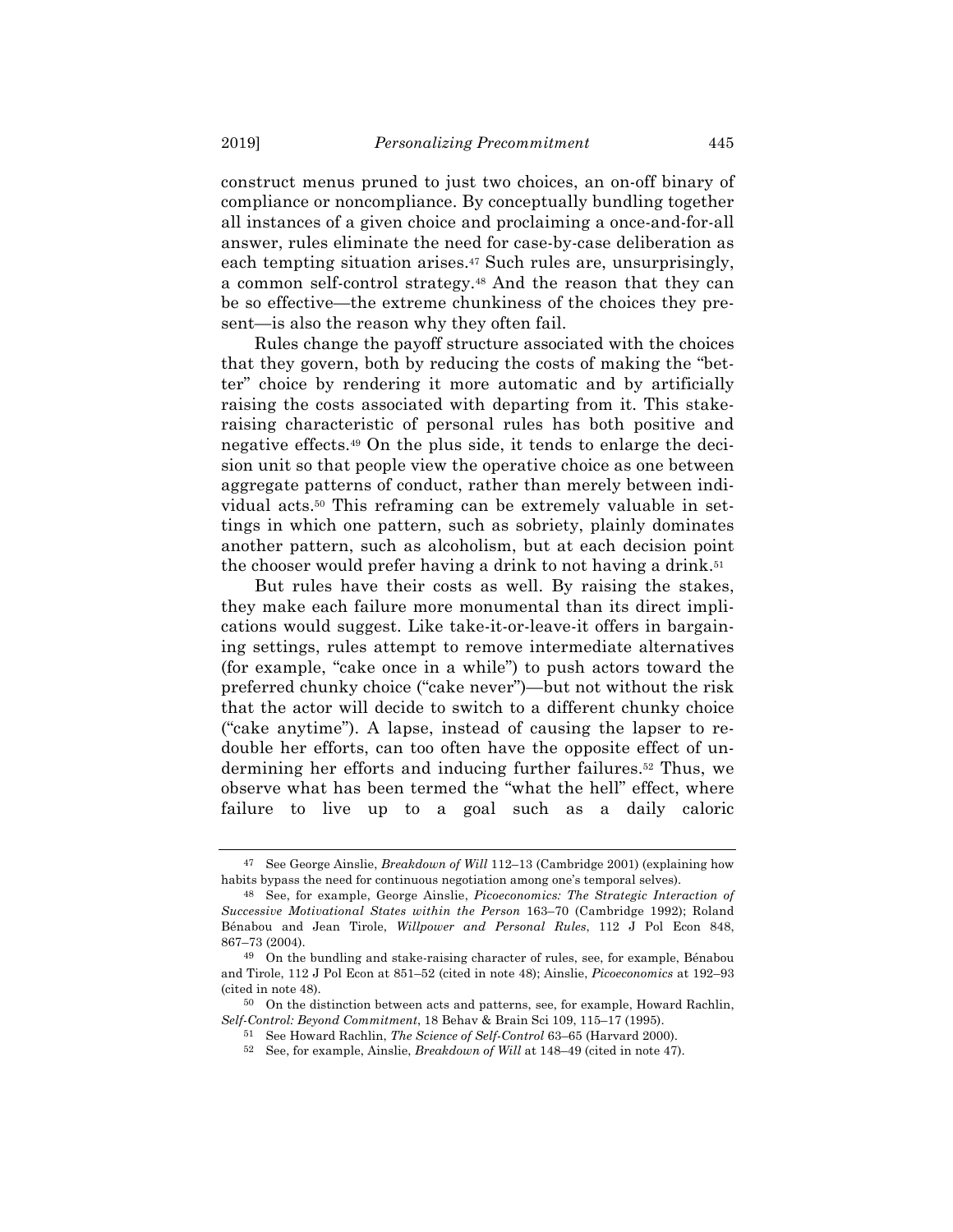restriction leads the individual to throw aside all caution and eat with abandon for the rest of the day.53

This example illustrates a general principle about what we might call behavioral firewalls. Considered ex ante, it can be powerfully motivating to believe that no firewall exists between behaviors so that a single mistake will doom all efforts at pursing a preferred pattern. If an ex-drinker believes that a single drink will consign her to a life of alcoholism, if an ex-smoker is convinced that one cigarette will make her addicted again, if a dieter believes a single slip will lead to a life of obesity, and if a PhD student believes that a single day spent goofing off means that she will never finish her dissertation, then compliance with rigid, hard and fast rules (no drinking, no smoking, no cake, no goofing off) will be more likely. But once a slip-up occurs, the situation reverses: it is now no longer in the individual's interest to see her single act as an irrevocable choice of the entire disfavored pattern of conduct. Instead, she wants firewalls that will protect her future choices—and her hope of obtaining her goal or preferred consumption pattern—from contamination by the lapse. Allowing a single failure to infect other sectors compounds the problem, but believing that it *will* infect other sectors makes the failure less likely to occur.

The problem of firewalling off lapses illustrates both the value of exceptions and their vulnerability to expansion. Closely related to this dynamic is the undue rigidity that bright-line rules can create for their adherents.54 Finding a way to make *bounded* exceptions turns out to be very valuable, yet also very difficult.55 Another way to express this problem is to observe, as Professor Howard Rachlin does, that sometimes the most valuable sequence or pattern of conduct for a given individual might not be total abstinence from or complete indulgence in whatever

<sup>53</sup> Winona Cochran and Abraham Tesser, *The 'What the Hell' Effect: Some Effects of Goal Proximity and Goal Framing on Performance*, in Leonard L. Martin and Abraham Tesser, eds, *Striving and Feeling: Interactions among Goals, Affect, and Self-Regulation* 99, 101 (Lawrence Erlbaum 1996). See also C. Peter Herman and Janet Polivy, *Dieting as an Exercise in Behavioral Economics*, in George Loewenstein, Daniel Read, and Roy Baumeister, eds, *Time and Decision: Economic and Psychological Perspectives on Intertemporal Choice* 459, 466–68 (Russell Sage 2003).

<sup>54</sup> See, for example, Ainslie, *Breakdown of Will*, at 143–60 (cited in note 47); Tyler Cowen, *Self-Constraint versus Self-Liberation*, 101 Ethics 360, 365–69 (1991).

<sup>55</sup> See, for example, Herman and Polivy, *Dieting as an Exercise in Behavioral Economics* at 469–70 (cited in note 53) (discussing dietary plans that build in some amount of cheating). See also generally Ran Kivetz and Itamar Simonson, *Self-Control for the Righteous: Toward a Theory of Precommitment to Indulgence*, 29 J Consumer Rsrch 199 (2002) (examining the possibility that people could precommit to indulgences).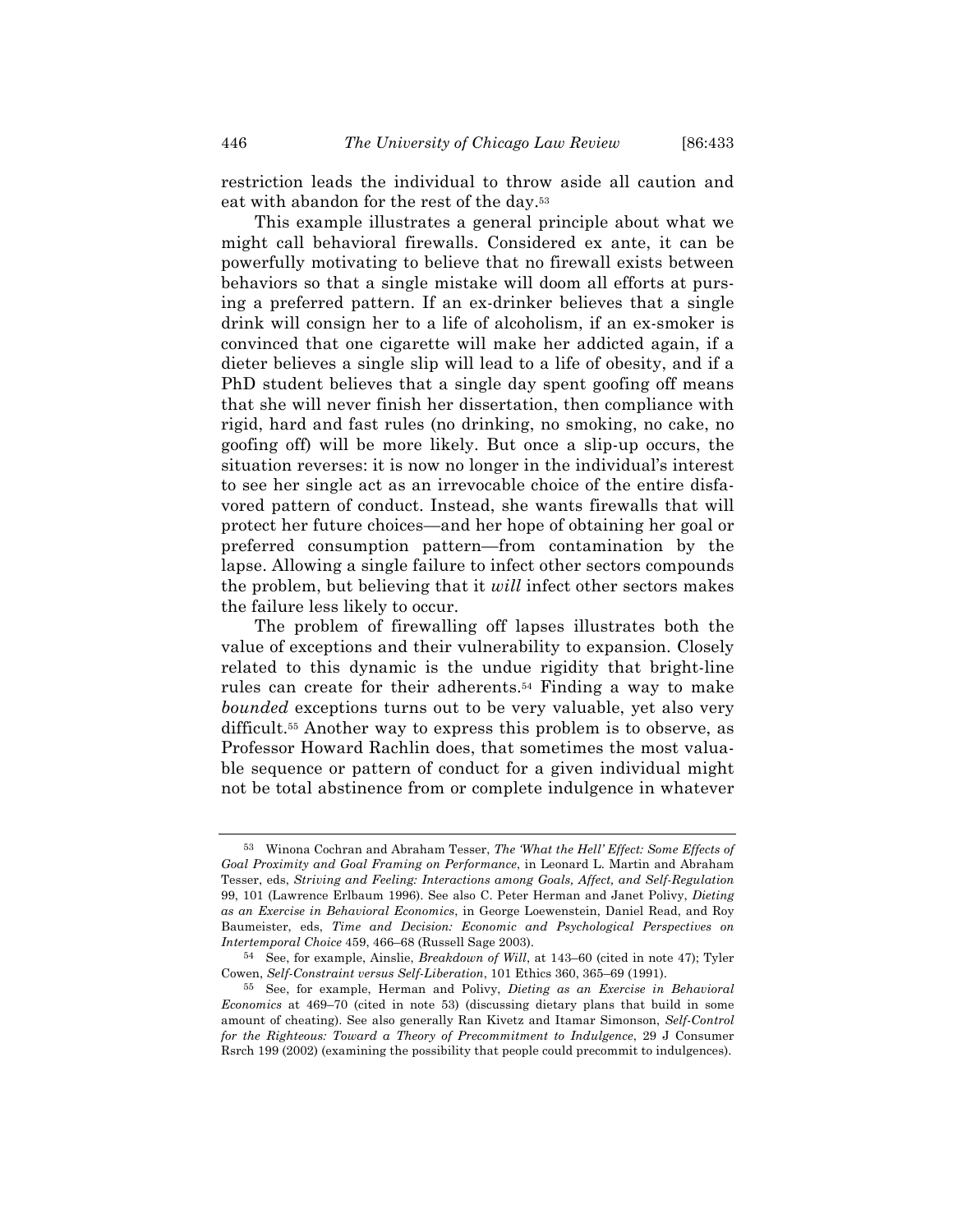temptation the person finds problematic.56 An individual might instead prefer something in between—stretches of abstinence punctuated by well-spaced instances of indulgence, for example, or a general pattern of moderation.57 But how to achieve it? Reverting to an act-by-act method of choosing is not the answer in many contexts consistently choosing most-preferred acts will generate deeply suboptimal overall patterns.58

Very often, then, goals turn out to be lumpy or all-or-nothing simply because it is difficult to come up with a way to make them less so without compromising the benefits of personal rules. Those who manage to follow rigid rules may suffer from behaviors like workaholism or miserliness.59 For others, the all-ornothing nature of a goal may mean shunning lesser efforts that might nonetheless prove valuable. For example, the idea that exercise needs to be conducted at a certain frequency, duration, and intensity may keep people from, say, taking the stairs. Similarly, the idea that "being a vegetarian" is an all-or-nothing proposition may keep people from reducing the amount of meat in their diets.60 Finding ways to foster and maintain mixed patterns is thus an important policy challenge. Personalized data can further this endeavor by helping people tailor precommitments that build in flexibility.

#### III. THE ROLE OF LAW

The discussion to this point suggests why people might find partitioning and menu construction helpful. But why should law get involved? Certainly, private solutions are possible in many instances, and the government should not be the only actor innovating in this domain. However, there are at least two ways that law might contribute to an agenda of making personalized precommitments more broadly available. First, in devising tax and benefit programs, law can take a leading role in incorporating behaviorally informed, data-driven precommitment options. Second, law can support private innovation that enables personalized precommitments.

<sup>56</sup> Rachlin, *The Science of Self-Control* at 65–69 (cited in note 51).

<sup>57</sup> See id.

<sup>58</sup> See id at 72–74 (discussing "the primrose path").

<sup>59</sup> See, for example, id at 69; Bénabou and Tirole, 112 J Pol Econ at 872–73 (cited in note 48).

<sup>60</sup> For one workaround that retains the power of a bright-line rule, see Ian Ayres, *Vegetarianism as a Sometimes Thing* (Freakonomics Blog, June 19, 2009), archived at http://perma.cc/XR9T-663U (adopting vegetarianism on Wednesdays only).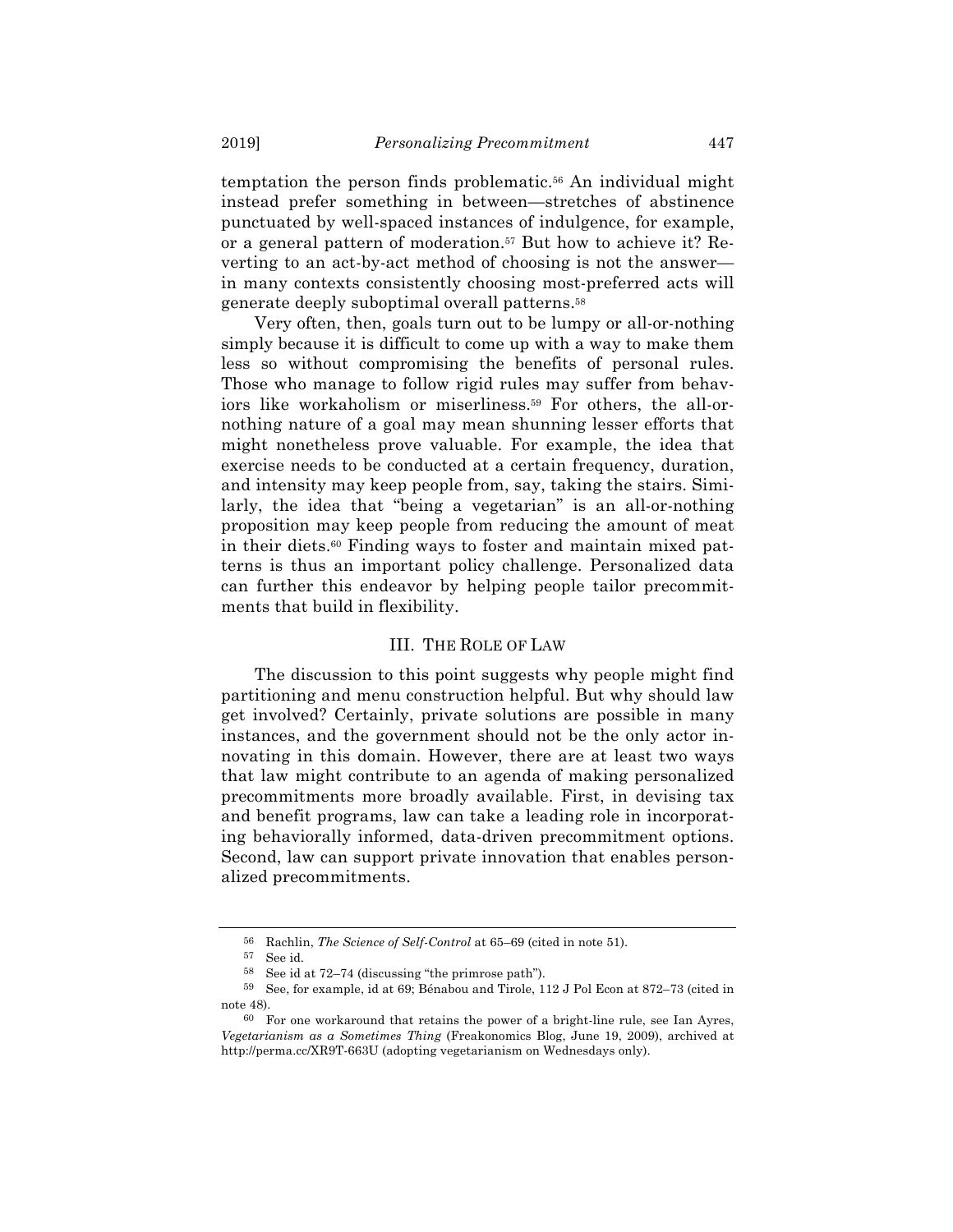#### A. Personalized Precommitments in Public Finance

Below, I focus on three contexts where the ideas I discuss above might be incorporated into public finance policy: income tax refunds, nutritional assistance, and retirement savings subsidies.

#### 1. Income tax refunds.

Close to three-quarters of US taxpayers receive tax refunds annually,<sup> $61$ </sup> in amounts averaging nearly \$2,900.<sup> $62$ </sup> Refunds are primarily generated because people have had more income tax than necessary withheld from their paychecks or receive the Earned Income Tax Credit (EITC), which currently pays out only in the form of a tax refund.<sup>63</sup> The lump-sum format appears to be preferred by refund recipients;<sup>64</sup> it can be used to finance large and often lumpy expenditures that are difficult to save for otherwise. Many refunds go to purchase durable goods like cars or to knock out debt.65 The large payment also grants many recipients a temporary sense of financial plentitude that frees them to enjoy extras like dinners out.66 Nonetheless, many refund recipients plan to save a portion of their refund.<sup>67</sup>

<sup>61</sup> The IRS cumulative 2017 filing season report for the week ending December 29, 2017 showed 151,916,000 returns processed, with 111,873,000 receiving refunds—about 73.6 percent. *Filing Season Statistics for the Week Ending December 29, 2017* (Internal Revenue Service, July 5, 2018), archived at http://perma.cc/TE3X-A2VH. See also Damon Jones, *Inertia and Overwithholding: Explaining the Prevalence of Income Tax Refunds*, 4 Am Econ J: Econ Pol 158, 158 (Feb 2012).

<sup>62</sup> The average refund for the 2017 filing season, as of December 29, 2017, was \$2,895. See *Filing Season Statistics for the Week Ending December 29, 2017* (cited in note 61).

<sup>63</sup> The Advance Earned Income Tax Credit (AEITC), which was eliminated after the 2010 tax year, allowed the EITC to be received in advance installments—but very few families elected that option. See *Report to the Joint Committee on Taxation, Advance Earned Income Tax Credit: Low Use and Small Dollars Paid Impede IRS's Efforts to Reduce High Noncompliance*, GAO-07-1110, 3 (Government Accountability Office, Aug 2007), archived at http://perma.cc/54C3-HSGB (reporting that only about 3 percent of EITC recipients chose AEITC in tax years 2002 through 2004).

<sup>64</sup> See id ("IRS officials, other experts, and our prior work suggest that individuals often do not elect the AEITC because they prefer receiving the entire EITC as a lump sum when filing their tax return."). Another explanation was recipients' concern about receiving too much money in advance and having to pay some of it back. See id.

<sup>65</sup> See, for example, Andrew Goodman-Bacon and Leslie McGranaham, *How Do EITC Recipients Spend Their Refunds?*, 32 Econ Persp 17, 30 (2008) (finding that "recipients spend more on durables than on nondurables in response to the EITC" and that "recipients are far more likely to purchase vehicles after receiving EITC refunds"); Nicholas S. Souleles, *The Response of Household Consumption to Income Tax Refunds*, 89 Am Econ Rev 947, 952–53 (1999) (presenting findings examining households' spending response to refunds, which indicate "most of the response to refunds comes in durables").

<sup>66</sup> See Jennifer L. Romich and Thomas Weisner, *How Families View and Use the EITC: Advance Payment versus Lump Sum Delivery*, 53 Natl Tax J 1245, 1257 (2000)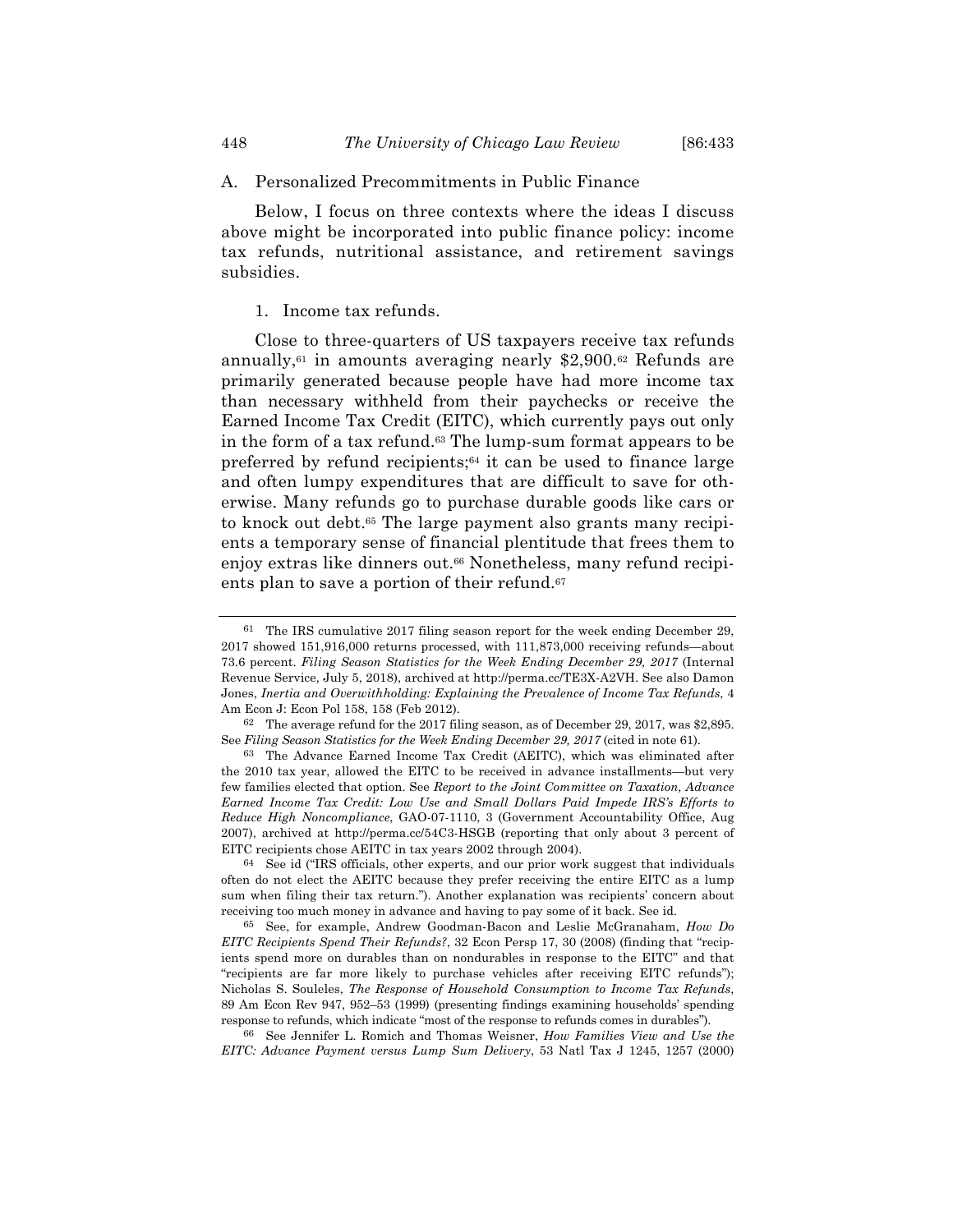A controversial wrinkle in the tax refund story involves the widespread use of refund anticipation products sold by tax preparers.68 In addition to getting the money to families a little bit earlier,<sup>69</sup> these products carry a significant advantage for liquidity-constrained households: the tax preparer does not require an upfront payment for preparation services but can instead take the fee out of the refund when it arrives.70 Yet the fact that people are willing to incur costs to receive refunds slightly sooner is not necessarily inconsistent with a desire to save *some* of the proceeds. Could public policy make achieving this goal easier?

One promising avenue involves splitting up the refund.<sup>71</sup> Some people who plan to save part of the refund would find it easier to do so if they could immediately receive a portion of the refund to address especially pressing financial needs—including the need to pay for tax preparation services in order to get the

68 These products have been widely used by EITC recipients and, to a lesser extent, by other tax filers. See Andrew T. Hayashi, *The Effects of Refund Anticipation Loans on the Use of Paid Preparers and EITC Take-Up* \*7 (Virginia Law and Economics Research Paper No 2016-9, Oct 27, 2017), archived at http://perma.cc/A4WM-9B56 (reporting that in 2008 "44% of EITC recipients obtained a RAL [refund anticipation loan] or RAC [refund anticipation check], as compared with only 7% of non-EITC recipients"). Although a regulatory change in 2010 essentially eliminated refund anticipation loans, many recipients now use an alternative product, refund anticipation checks. See id at \*3, 11–12.

69 By facilitating direct deposit for otherwise unbanked customers, a refund anticipation check makes funds available about one week quicker than having a check sent in the mail. See id at \*8; Brett Theodos, et al, *Who Needs Credit at Tax Time and Why: A Look at Refund Anticipation Loans and Refund Anticipation Checks* \*33–34 (Urban Institute, Nov 2010), archived at http://perma.cc/BV2D-3YCU.

70 See Hayashi, *The Effects of Refund Anticipation Loans on the Use of Paid Preparers and EITC Take-Up* at \*8 (cited in note 68); Theodos, et al, *Who Needs Credit at Tax Time and Why* at \*33 (cited in note 69).

<sup>(</sup>concluding based on their study that "[p]eople will splurge during tax time in ways they would not normally"). See also Sarah Halpern-Meekin, et al, *It's Not Like I'm Poor: How Working Families Make Ends Meet in a Post-welfare World* 43–48 (California 2015) (describing EITC expenditure patterns, which include durable goods, debt repayment, and "treats" like dining out).

<sup>67</sup> See, for example, Timothy M. Smeeding, Katherin Ross Phillips, and Michael O'Connor, *The EITC: Expectation, Knowledge, Use, and Economic and Social Mobility*, 53 Natl Tax J 1187, 1198 (2000) (finding that "fully one-half of all respondents with qualifying children" in a sample of Chicago-area households "stated that their priorities included saving some or all of their EITC check."); Matthew Frankel, *The Average American's 2017 Tax Refund—and How They'll Spend It*, (USA Today, May 2, 2017), archived at http://perma.cc/HK4V-3XZL (citing survey results indicating that over 40 percent of refund recipients planned to save their tax refunds).

<sup>71</sup> See Theodos, et al, *Who Needs Credit at Tax Time and Why* at 40 (cited in note 69). For an overview of approaches to splitting up the EITC, including a recent Chicago pilot project that delivered half of the EITC in four advance payments, see generally Steve Holt, *Periodic Payment of the Earned Income Tax Credit Revisited* (Brookings Metropolitan Policy Program, Dec 2015), archived at http://perma.cc/55PZ-8WXF.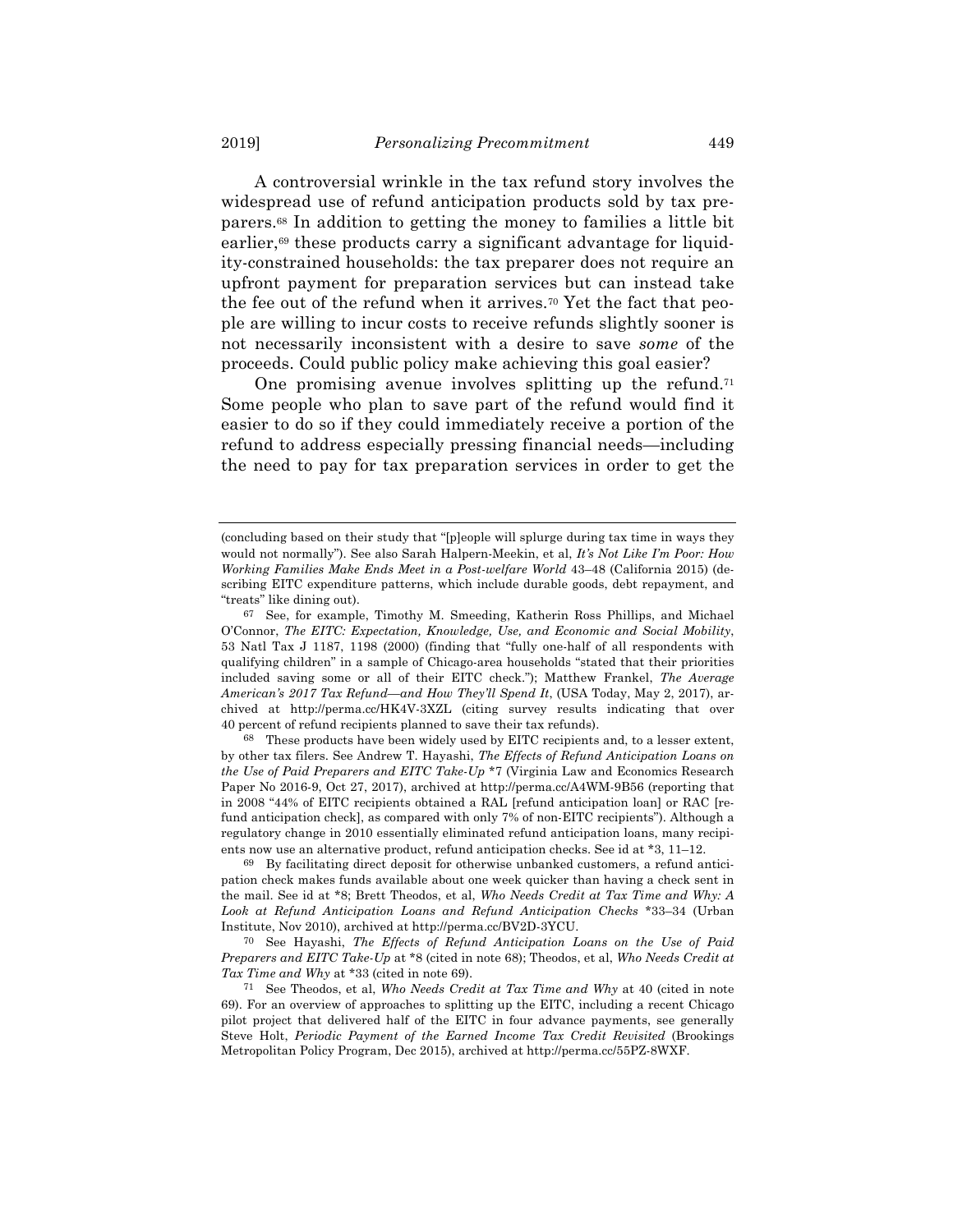refund in the first place.72 For families that have fallen behind on their rent and utilities, even a short delay could make the difference in being evicted or having their power cut off.73 Yet the funds necessary to get current on essential bills and pay for tax preparation need not be temporally bundled with the rest of the refund, some of which might be earmarked for savings.74

A step in this direction is the IRS's "split refund" option, which allows taxpayers to designate up to three separate accounts to divide their refunds among.75 This approach allows refund recipients to put a portion of their refund directly into one or more savings accounts while placing the balance into a different account for immediate spending.76 Recipients can have part of the money put into the form of a paper check or prepaid card—formats that make the split refund mechanism accessible to people without bank accounts. Although allocating money to different accounts is not a binding form of precommitment, it can nonetheless make keeping some of the money in savings a default choice.

Customized segmentation of refunds based on individual needs could produce effects similar to splitting savings among multiple envelopes. But relatively few taxpayers elect the split refund alternative.77 Enabling taxpayers to precommit to the split refund itself, perhaps by designating percentage allocations well in advance of tax time, could make this alternative more popular—and more personalized.

<sup>72</sup> See Theodos, et al, *Who Needs Credit at Tax Time and Why* at 40 (cited in note 69) ("[E]ven taxpayers who do need money right away—whether for paying a preparer or for paying old bills—do not always need all of it.").

<sup>73</sup> See Hayashi, *The Effects of Refund Anticipation Loans on the Use of Paid Preparers and EITC Take-Up* at \*10 (cited in note 68).

<sup>74</sup> For example, Brett Theodos and his coauthors describe a low-cost program in which recipients were able to access 80 percent of their anticipated refund right away with the rest provided later after the IRS had processed the return and issued the refund; this latter amount reportedly "tends to stay in the customers' accounts." Theodos, et al, *Who Needs Credit at Tax Time and Why* at 40 (cited in note 71).

<sup>75</sup> See *Frequently Asked Questions about Splitting Federal Income Tax Refunds* (Internal Revenue Service, June 25, 2018), archived at http://perma.cc/8XUJ-DLF2.

<sup>76</sup> Taxpayers can also use the split refund form to purchase US Series I Savings Bonds. See Form 8888 (Internal Revenue Service, 2017), archived at http://perma.cc/M8DJ-E5CW.

<sup>77</sup> The IRS reported that 469,886 taxpayers split their refunds during the 2016 filing season and an additional 26,097 used some or all of the refund to purchase savings bonds, totaling less than half a percent of the 101,244,000 refund returns processed that season. *Results of the 2016 Filing Season* \*5–6 (Treasury Inspector General for Tax Administration, Jan 31, 2017), archived at http://perma.cc/JEG8-6F2J. In an innovative effort to increase take-up of the split-refund option (and realize its savings potential), the nonprofit Commonwealth, in conjunction with America Saves, offers a prize-linked promotion. See *Save Your Refund* (SaveYourRefund, 2018), archived at http://perma.cc/BJK2-BBB4.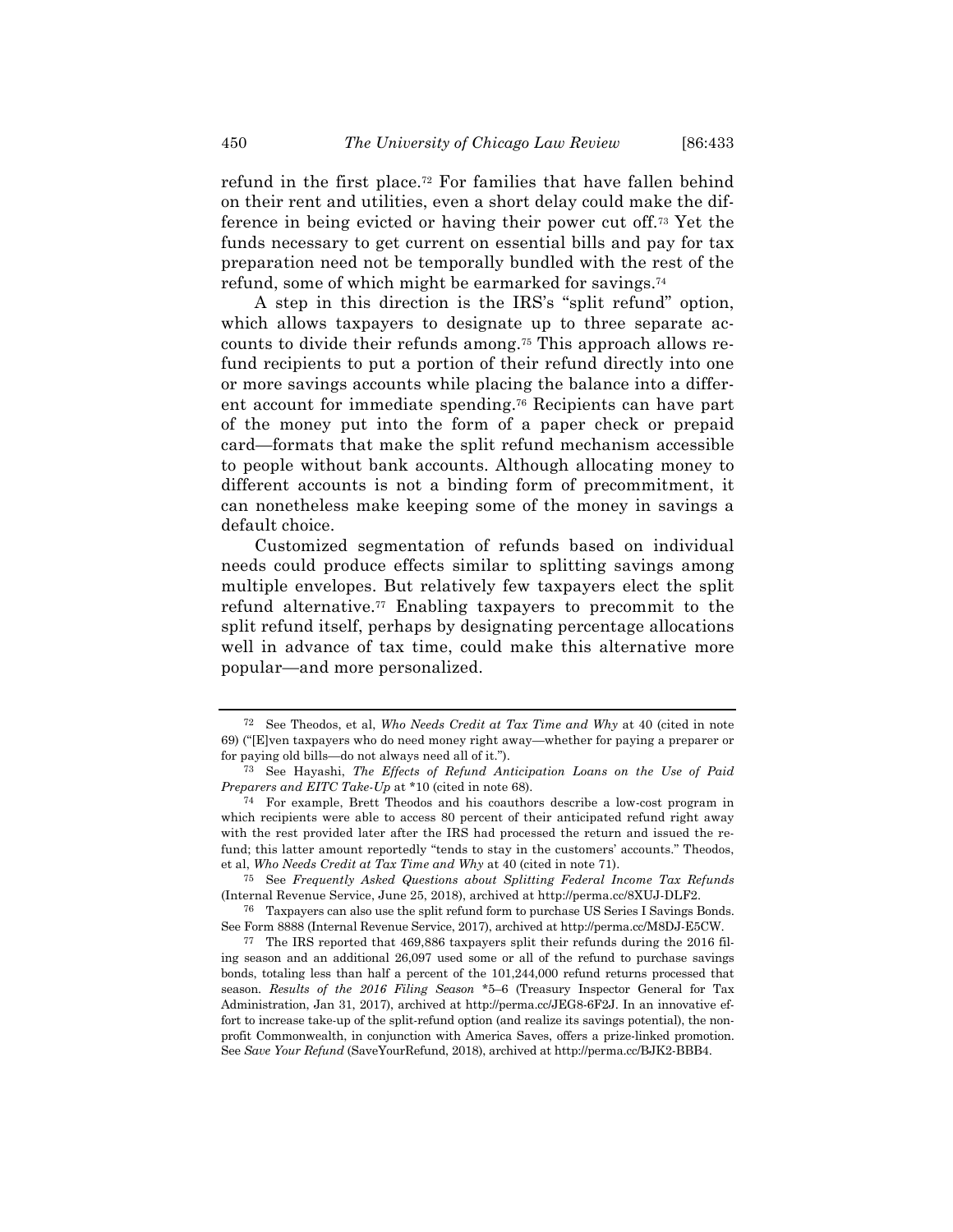#### 2. Nutritional assistance.

The Supplemental Nutrition Assistance Program (SNAP), formerly known as food stamps, delivers food assistance to households via electronic benefit cards on a once-monthly basis.78 Food purchase and consumption patterns appear to be frontloaded toward the date of the benefit reload, with less food purchased and consumed later in the monthly cycle.79 This pattern has prompted discussion about whether recipients should be able to receive their SNAP payments semi-monthly.80

The analysis above suggests another alternative: partitioning the benefits so that each weekly or biweekly allotment can be accessed only through the electronic equivalent of deliberately opening an envelope. This form of soft segmentation would offer a more flexible alternative for families with fluctuating purchase needs while still providing a useful budgeting nudge. More generally, the electronic benefit format would make it relatively inexpensive to let recipients slice up their benefits in the ways that best fit their preferences and consumption patterns. For example, households could request that their assistance be segmented into *unequal* allotments if they wish to concentrate spending power within a particular portion of the month rather than spread it evenly.

These segmentation choices could be managed by recipients at prespecified intervals through an online platform or phone app. This same interface could store data about spending patterns and make personalized recommendations for segmentation based on self-reported spending preferences, such as evenly spaced spending ("spread it out"), backloaded spending ("save the best for last"), or mixed spending strategies ("alternate highlow spending weeks"). Bounded exceptions could be incorporated into the benefit card design as well. For example, households could earmark a portion of the allotment to support particular consumption lumps, like a family gathering or a holiday meal, with past spending patterns informing the appropriate size of the earmarked chunk.81

<sup>78</sup> See Karen S. Hamrick and Margaret Andrews, *SNAP Participants' Eating Patterns over the Benefit Month: A Time Use Perspective*, 11 PLOS One 1, 2 (2016).

<sup>79</sup> See id at 2–3; Jacob Goldin, Tatiana Homonoff, and Katherine Meckel, *Is There an* N*th of the Month Effect? The Timing of SNAP Issuance, Food Expenditures, and Grocery Prices* \*3 (National Bureau of Economic Research Working Paper, Feb 25, 2016), archived at http://perma.cc/97RY-E9PG.

<sup>80</sup> See Hamrick and Andrews, 11 PLOS One at 15 (cited in note 78).

<sup>81</sup> To be sure, these ideas presume a baseline adequacy in the nutrition assistance program. If the overall amounts allotted to recipients are simply too stingy to adequately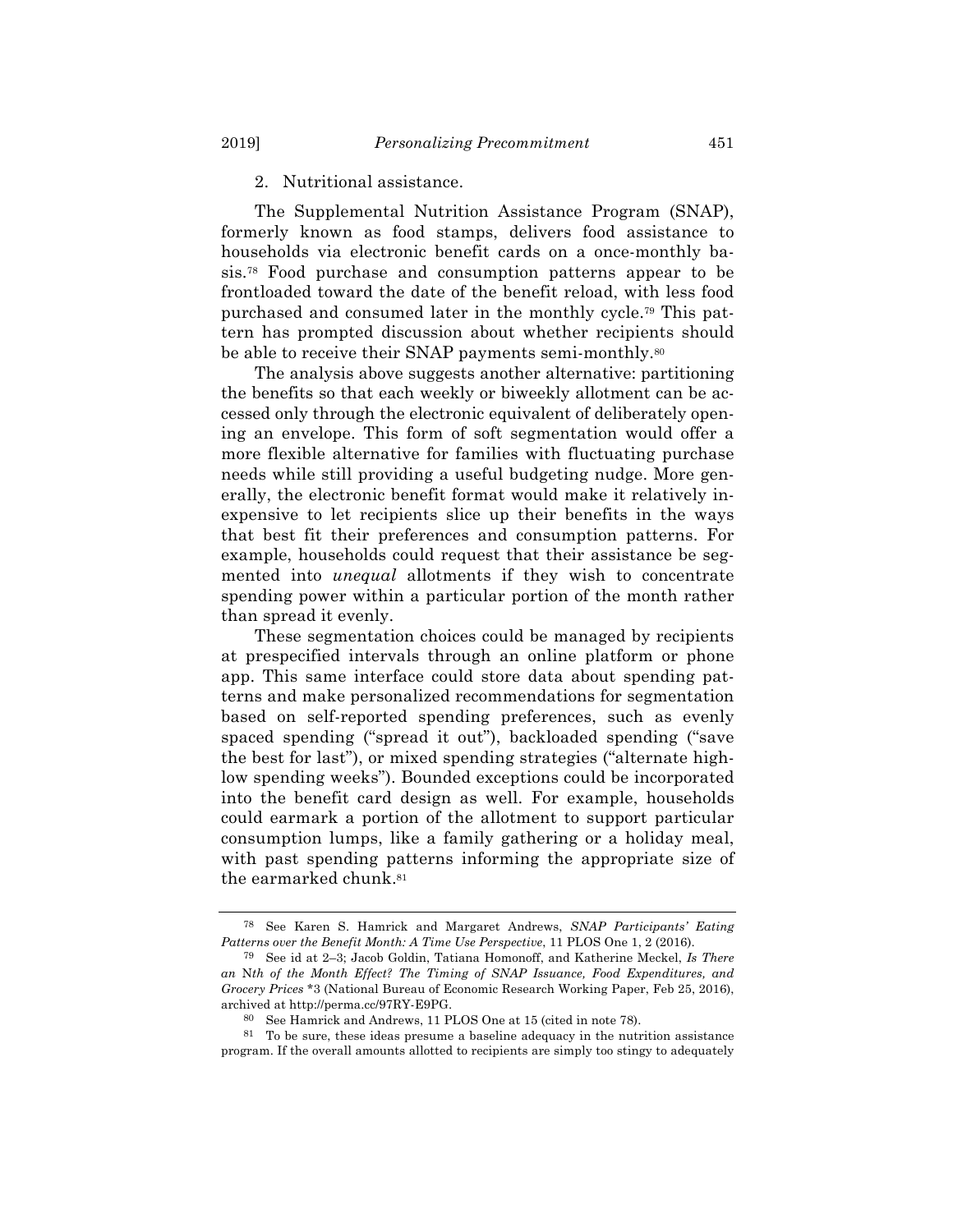#### 3. Retirement savings subsidies.

The previous examples involve partitioning money or inkind benefits, but the logic of menu customization could also inform the temporal partitioning of choices or behaviors. Consider subsidies for retirement savings, which can include not only taxadvantaged treatment of earnings but also government or private matching contributions.<sup>82</sup> For example, the federal government's Retirement Savings Contributions Credit (Saver's Credit) offers earners under certain income limits a nonrefundable tax credit of up to half of their retirement savings contributions up to  $$2,000$  annually  $$4,000$  if married filing jointly).<sup>83</sup>

From the standpoint of an earner deciding whether to participate in such a plan, the choice can appear quite lumpy. The subsidy may be attractive, but it requires an all-or-nothing decision: placing funds out of reach for most purposes until retirement, unless one wishes to pay heavy penalties. As Professor Adi Libson has observed, taking advantage of the Saver's Credit requires forgoing the option value of money—liquidity—for an extended period of time.<sup>84</sup> Yet the act of saving over time is a continuous one, and it makes little sense to reward only those savers who make an ex ante choice to lock up money for an arbitrarily long period if saving for shorter periods can also generate social benefits. For one thing, enough short periods of savings stacked end to end will eventually make up a long period of savings. But even short-term savings that are never transformed into long-term savings can help families weather financial hard times that might otherwise require them to seek assistance from public or private programs, undertake costly measures like

feed the household for a month, then the problem is not amenable to a precommitmentstyle solution. In such a case, more intensive resort to food pantries and soup kitchens in the latter portion of the month, after the benefits run out, highlights a basic inadequacy in the assistance program itself—one that could actually be masked by budgeting that spreads the pain temporally rather than concentrating it in ways visible to social service organizations. I thank participants in the Symposium on Personalized Law for raising this point.

<sup>82</sup> See, for example, *Retirement Savings Contributions Credit (Saver's Credit)* (Internal Revenue Service, Aug 6, 2018), archived at http://perma.cc/U6QV-SVW9; *Individual Development Accounts* (Office of the Comptroller of the Currency, Jan 2018), archived at http://perma.cc/E4MJ-327U.

<sup>83</sup> 26 USC § 25B et seq. See also *Retirement Savings Contributions Credit* (cited in note 82).

<sup>84</sup> Adi Libson, *Confronting the Retirement Savings Problem: Redesigning the Saver's Credit*, 54 Harv J Legis 207, 233 (2017) (arguing that an important factor that discourages use of the Saver's Credit "is the elimination of the option value of funds, which is especially high for low-income earners").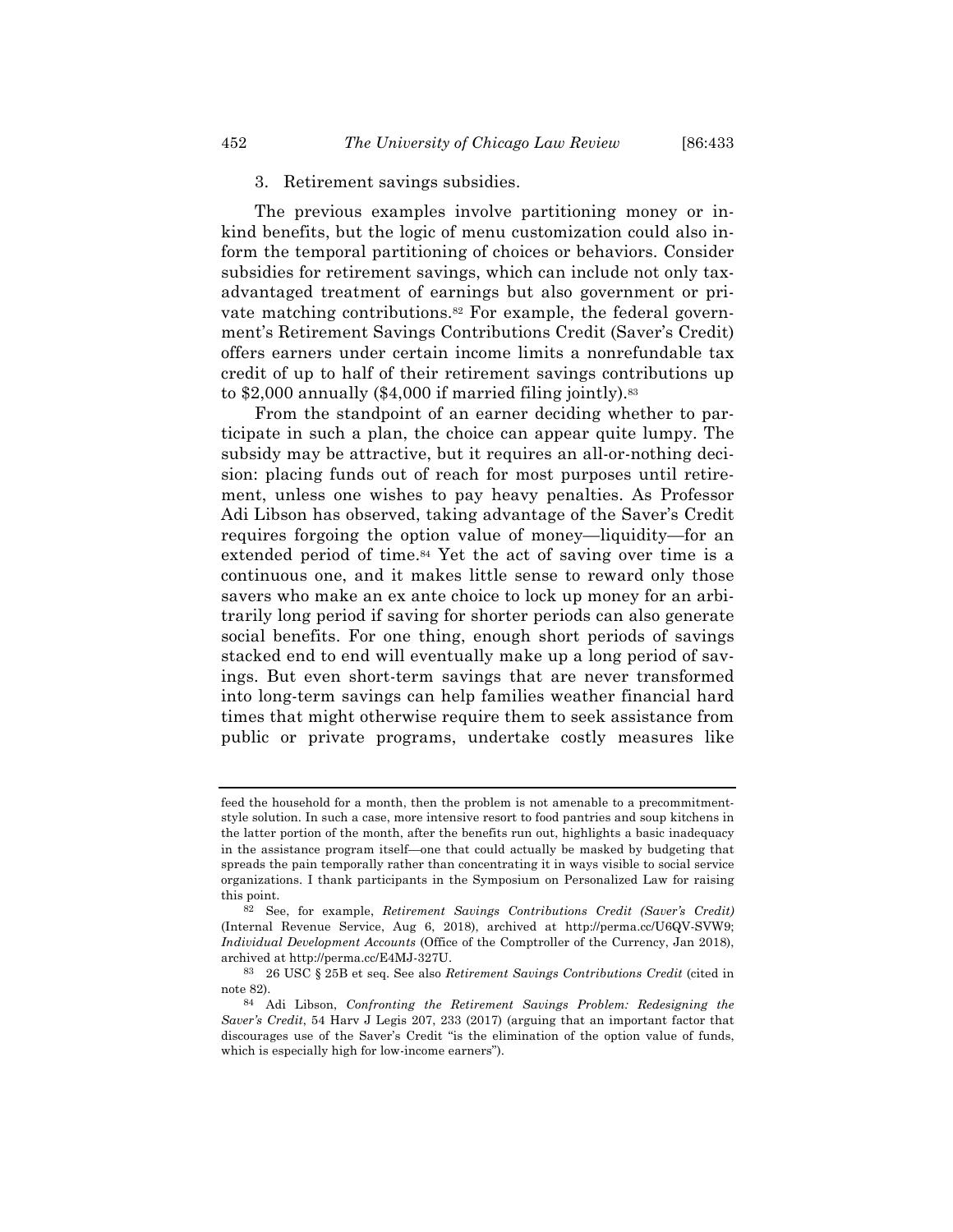payday loans or title loans, or even suffer spillover-producing losses like foreclosures.

From this standpoint, it seems odd that the subsidized retirement-savings menu contains only a single choice node: "from now until retirement." Participants can shorten that interval only by waiting until later in life to start saving for retirement—an approach that has a pernicious effect on savings outcomes. Libson proposes an intriguing alternative: Retirement savings could be rewarded bit by bit, encouraging the desired behavior in bite-sized temporal chunks while simultaneously extending continuous opportunities to exercise the option of withdrawal.85 Instead of receiving a lump-sum subsidy at the initial point of committing the money to the retirement fund, individuals could choose to receive the subsidy in installments as they complete each period of savings.<sup>86</sup> Workers who started saving and then stopped would not incur a penalty but rather would simply cease receiving further benefits now that they are no longer engaging in a subsidy-eligible behavior.87

In other words, "saving for retirement" might be a dauntingly lumpy activity for many young earners, but "saving for the next month" might be comfortably achievable—and potentially repeatable. There are downsides. Just as breaking up a difficult task into smaller chunks makes each chunk easier to complete but harder to motivate, the existence of continual exit ramps from the savings plan could draw more people into the program but cause a larger percentage of them to defect from the desired behavior. Although the aggregate empirical effects are unclear, a finer-grained saving option would likely be beneficial on net for some subset of potential savers. A personalization program could enable that subset to benefit without harming the incentive structure of other participants if the former are able to selfidentify or if other markers like age or earnings correlate with their capacity to benefit from such an alternative. Here, as in some of the other examples above, personalization may mean making a precommitment *less* binding than it would otherwise be in order to make it both attractive at the outset and sustainable over time.<sup>88</sup>

<sup>85</sup> See generally id (proposing the "Saver's Continuous Credit" in place of the existing "Saver's Credit").

<sup>86</sup> Id at 238–39.

<sup>87</sup> Id.

<sup>88</sup> One might question whether Libson's "Saver's Continuous Credit" represents a precommitment at all. See Libson, 54 Harv J Legis at 238 (cited in note 84) (stating that the proposal "does not impose any commitment element"). However, it does embed a soft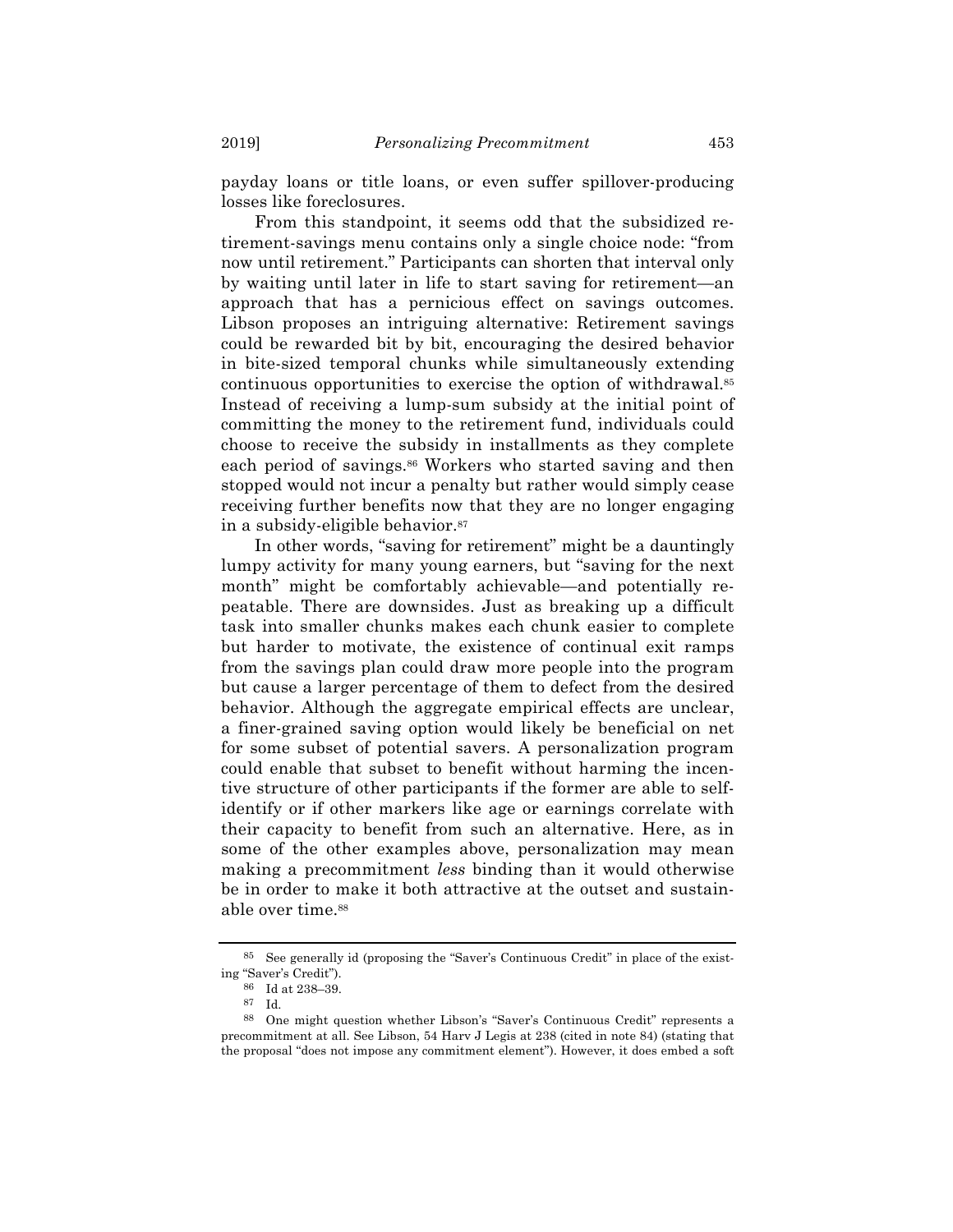#### B. Supporting Tools for Personal Finance and Behavior

The examples above involved government programs into which a personalized precommitment option could be directly incorporated. But law could also facilitate and subsidize private innovation directed at developing and delivering personalized precommitment products. Although private initiatives along these lines could be launched without government involvement, such involvement may be indicated when behaviors produce significant positive spillovers that cannot be fully internalized by the innovator. Legal institutions could help to standardize products, incorporate safeguards, or ensure enforcement of particular features to which an individual has precommited.

These ideas need not imply an expansion of law into private decision-making or autonomy. On the contrary, using law to support voluntarily elected private precommitment tools could substitute for command-and-control regulation or untailored corrective taxes. Such substitution might be most attractive in contexts where individuals' long-term best interests align relatively well with the social optimum. Consider, for example, policies aimed at the consumption of unhealthy items like sugary sodas or cigarettes, or at behaviors like overspending or excessive borrowing. Enabling people to address internalities in these settings through personalized precommitments could have the socially beneficial side effect of addressing externalities without the need for government coercion.

#### 1. Spending and borrowing.

The Consumer Financial Protection Bureau's Project Catalyst offers one avenue for fostering private consumerfocused innovation.89 The program encourages innovators to pitch ideas for pilot programs, which then provide opportunities to study the programs' effects.90 One pilot program involved American Express's "Serve" prepaid cash card, which offers a "Reserve" feature into which money can be set aside for an

precommitment akin to sealing funds in an envelope. The funds remain accessible if needed, but they have been earmarked in a way that should generate some resistance to accessing them.

<sup>89</sup> *Project Catalyst* (Consumer Financial Protection Bureau, 2018), archived at http://perma.cc/5WQ4-2D6U.

<sup>90</sup> *Project Catalyst Let's Collaborate: Pitch a Project* (Consumer Financial Protection Bureau, 2018), archived at http://perma.cc/YEY2-4AM4. See also generally *Project Catalyst Report: Promoting Consumer-Friendly Innovation* (Consumer Financial Protection Bureau, Oct 2016), archived at http://perma.cc/92L8-G95A.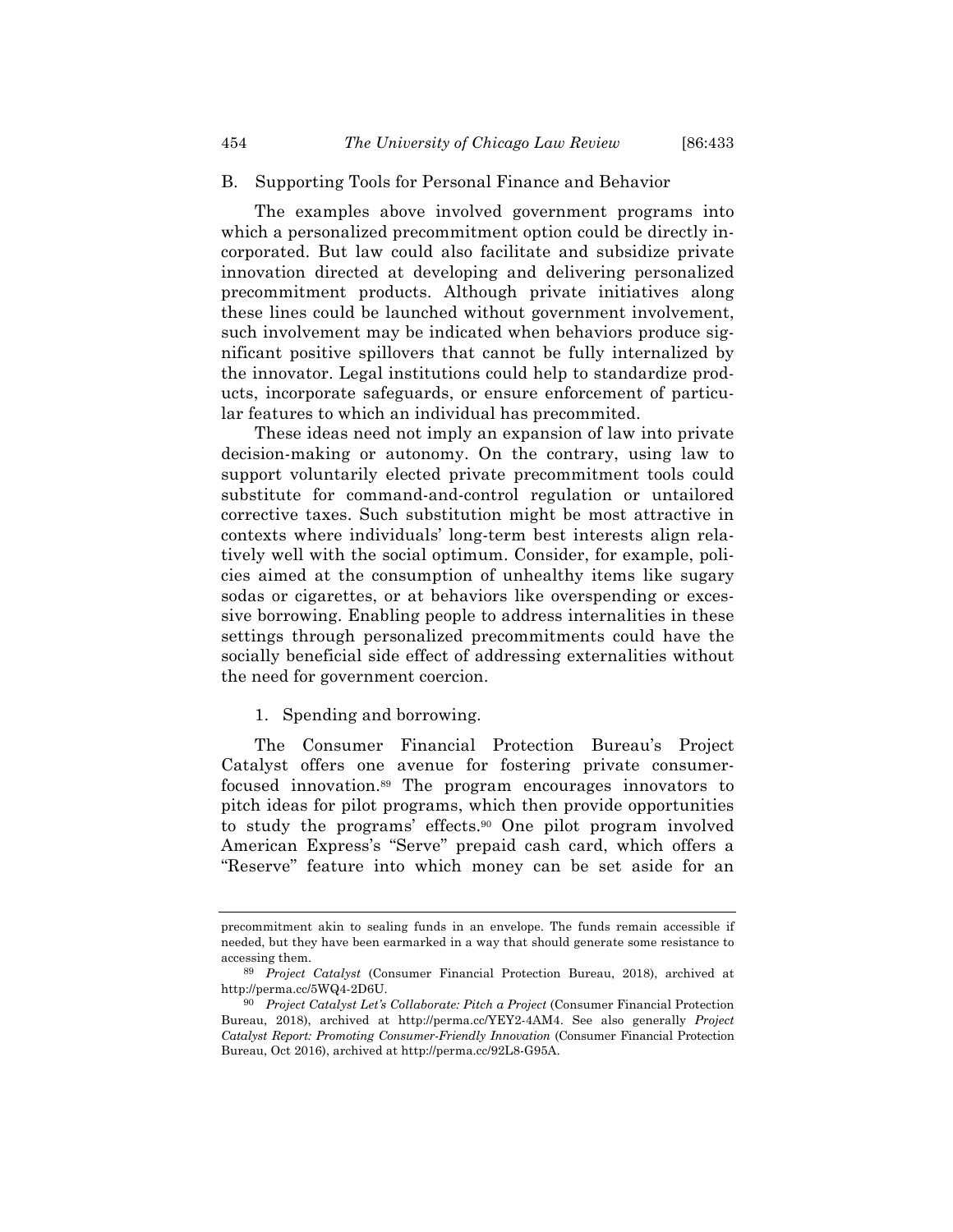upcoming large purchase.91 A study of the program found that offering a \$10 incentive for meeting a savings target of \$150 within three months was remarkably effective in encouraging take-up and that savings continued for months after the promotion had ended.92 Like some of the other examples above, this feature offers a psychological partition that does not completely eliminate access to funds but nonetheless appears to increase savings behavior.

A similar partitioning approach could be extended to borrowing contexts. For example, instead of placing a hard legal cap on the amount of equity people can access from their homes, a home equity partitioning tool could encourage people to limit their own access to equity by selectively adding delays, warnings, or other procedural frictions. These barriers would not completely preclude a homeowner from accessing more equity if she really wished to do so, but it would require taking affirmative steps that would emphasize the significance of the move the equivalent of opening another envelope.

#### 2. Consumption.

Publicly supported personalized menu customization could also provide an alternative to directly taxing or mandating maximum sizes of sugary beverages or other unhealthy items. For example, the government might subsidize restaurants or convenience stores that adopt programs encouraging customers to precommit to consuming less.

Imagine a customer frequents a particular convenience store on her daily commute and would like to precommit to buying only small-sized sodas rather than medium or supersized options. This goal might be difficult for her to accomplish on a visit-by-visit basis—the larger size looks refreshingly tempting after a long day, and the marginal cost of stepping up to a larger size will often be disproportionately low. But suppose this customer could prepay for a batch of e-coupons that can be redeemed for one small soda per visit. Nothing would keep her from buying a larger-sized soda on her own, but the ready availability of the small-drink coupons would be likely to alter her calculus. The same idea could be extended to other tempting

<sup>91</sup> *The Help Center for Your Prepaid Debit Account* (American Express, 2018), archived at http://perma.cc/5R7T-9DRT (describing the Reserve feature as "an easy way to set aside money for a large purchase or vacation" and explaining how it works).

<sup>92</sup> See *Tools for Saving: Using Prepaid Accounts to Set Aside Funds* (Consumer Financial Protection Bureau, Sept 29, 2016), archived at http://perma.cc/9AAR-XATM.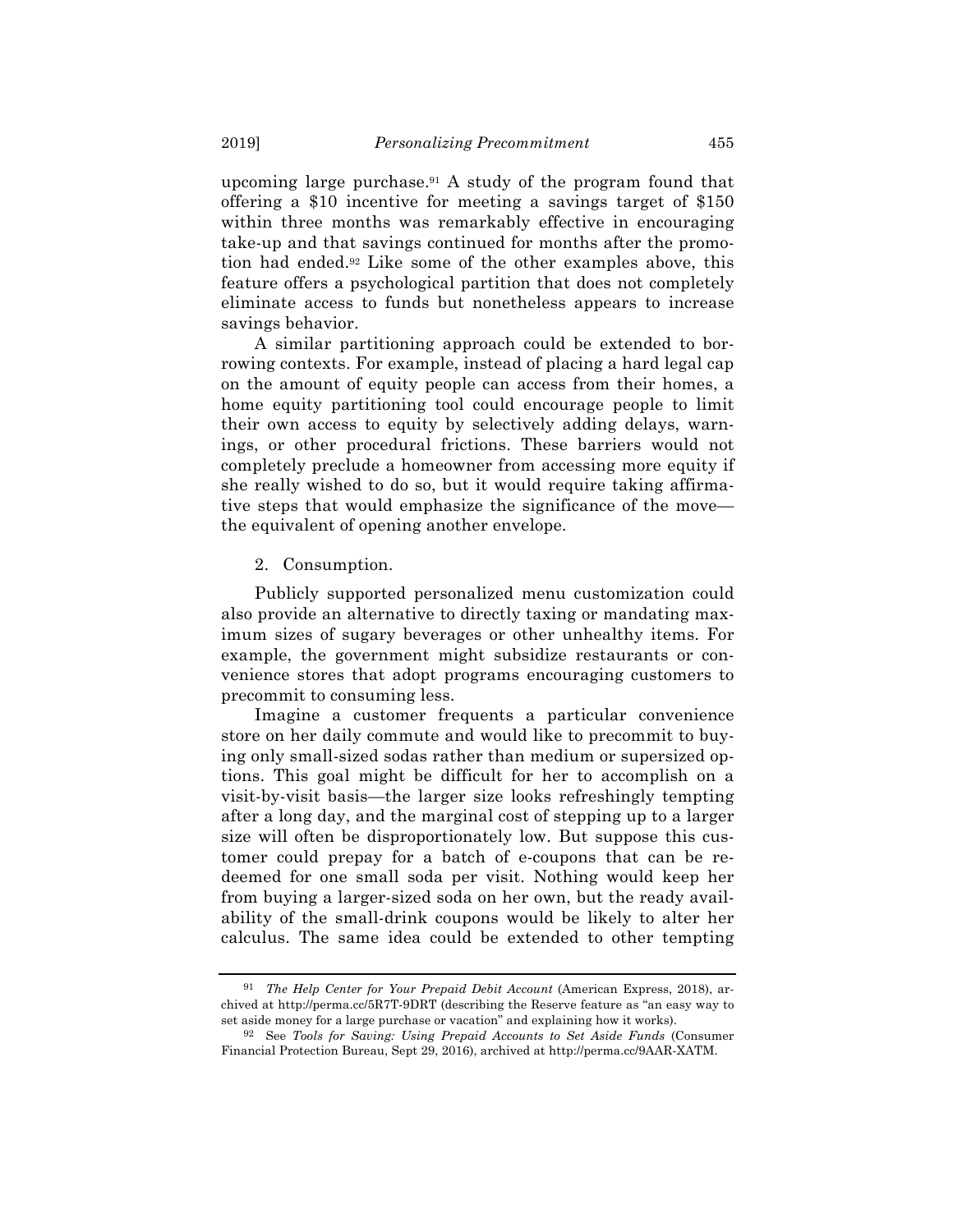choices, such as choosing a lower-calorie sandwich at one's regular lunch spot or a pizza with fewer or healthier toppings. The prepaid coupon idea could even accommodate mixed patterns that build in bounded exceptions: for those who will be unable to resist a larger soda now and then, the prepaid package could include coupons for a few larger sizes along with the smaller ones.

To be sure, such a strategy could backfire. For instance, the coupons might cause our convenience store denizen to go to the store more frequently to enjoy the "free" soda or to add a candy bar to (over)compensate for the smaller soda size. Yet for at least some customers, this style of precommitment could offer an easy way to stick to a plan of reducing unwanted consumption and personalized data could help customers learn whether they are in this category and how best to tailor the precommitment. Significantly, even those who are naïve about their self-control problems could benefit from such a program if the small-sized sodas were modestly discounted when prepaid as a package.<sup>93</sup> Such consumers would see the package as an easy way to save money on what they plan to buy anyway (the smaller size). Yet the prepayment could end up helping them stick to this plan even when their resolve flags.94

One might nonetheless worry that people without good insight into their own future preferences would bind themselves in ways that would turn out to be self-defeating. Perhaps prepayment for particular sizes would leave a person short of necessary cash or deprive her of the options that would, in fact, make her happiest—even in the long run. Certainly this is possible. Yet many people's unbundled spur-of-the-moment consumption choices generate self-defeating patterns as well. What a personalization program can aspire to offer is a way to choose what is (for a given individual) the more preferred pattern, informed by her past consumption data.

#### **CONCLUSION**

The other contributions to this Symposium have examined many ways that personalization might improve law's governance of human behavior. In this Essay, I have suggested some ways that personalization might enable people to improve their

<sup>93</sup> The point is identical to one that Professors O'Donoghue and Rabin make about subsidies for healthy foods and taxes for unhealthy foods—those who assume they will eat healthily will be attracted to the savings but end up being constrained when temptation strikes. O'Donoghue and Rabin, 93 Am Econ Rev at 189–90 (cited in note 43).

<sup>94</sup> See id.